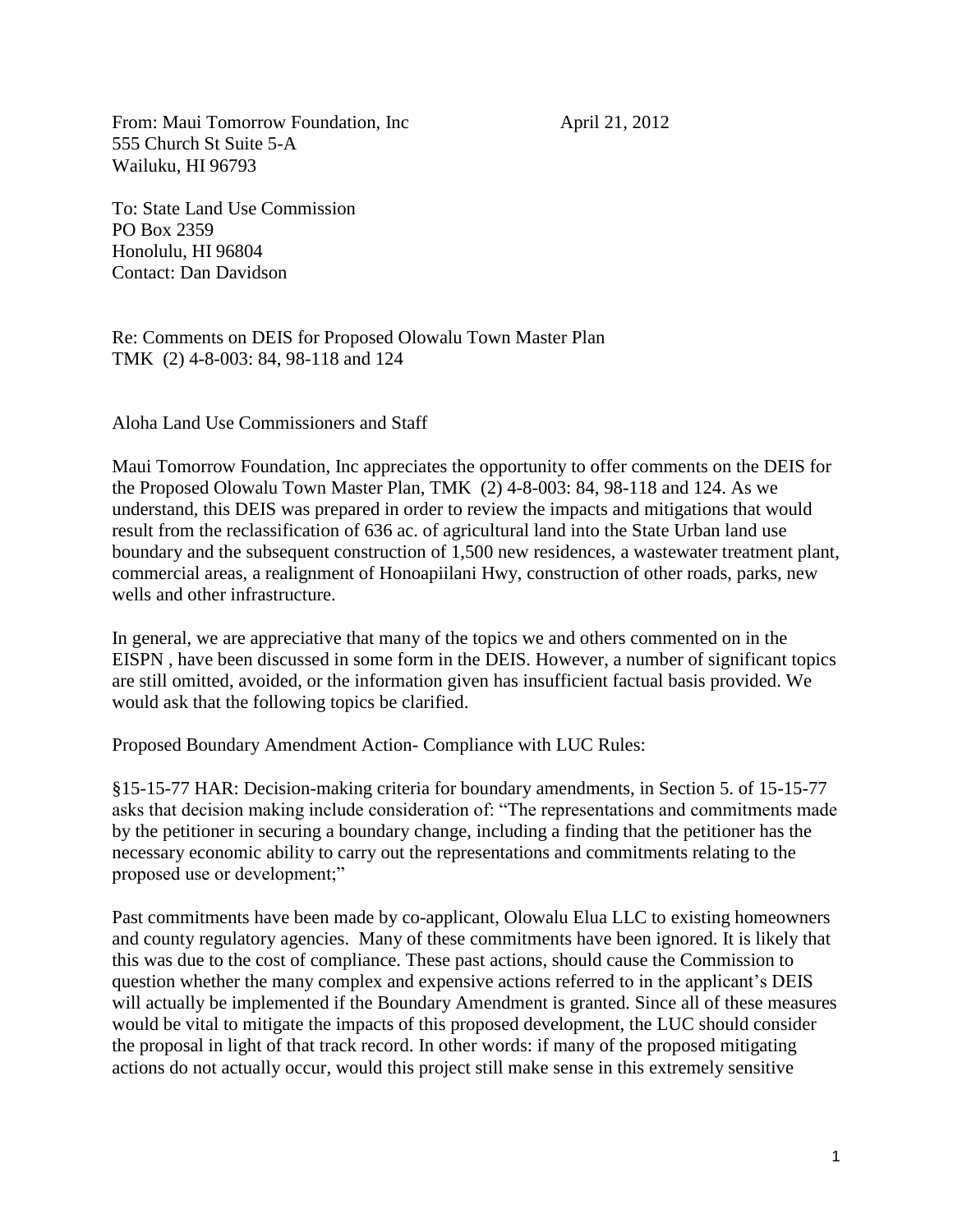location? This is an especially important consideration since the cost or scope of many of those vital commitments are not clearly pictured or discussed in the DEIS. A few key points:

- **DEIS does not discuss how existing homeowner parcels, owned by other entities, will be connected to the proposed community.**
- The proposed project will cause major changes to the original design of the existing Olowalu Mauka subdivision plan, which was accepted by Maui County in 2002.
- These impacts should be clearly identified on comparative maps, and discussed.
- For example, extensive green way easements surrounding Olowalu Mauka are recorded on the 2002 subdivision maps, as well as a second ingress/egress route for the community. Most of these disappear in the Olowalu Town plan.
- The DEIS states that its scope covers an area of approximately 700 acres, and includes lands beyond the 636-ac project footprint, but there are no details how the existing Olowalu Mauka will be serviced in the new community.

• One greenbelt area is pictured on maps in the Olowalu Mauka vicinity, but the others, clearly marked as easements on the subdivision map, appear to be replaced by proposed Rural subdivisions. This impacts existing property owners.

The Land Use Commission is presented maps showing the 23 parcels involved with the proposed project. These and other documents do not make it clear that the majority of lands proposed for the new project Olowalu Town, were also part of the former 39 lot subdivision ("Olowalu Mauka") created in 1999- 2001.

- **The 39 agricultural parcels were created under Maui County Ordinance 2372 which amended MCC Title 18.04.20 Subdivision procedures to allow "consolidation and resubdivision" of existing "developable lots" of 1,500 sq. feet or more.**
- Olowalu Mauka was not required to go through the County's formal subdivision review process.
- Instead, the county allowed twenty-nine Royal Patent or Grant parcels, four formerly subdivided parcels, two road remnant lots and 3 portions of other lots, all of which had existing TMK, to undergo "consolidation and re-subdivision" into Lots 1 through 39 of the new Olowalu Mauka subdivision.
- • **This resulted in a one-time "lot line readjustment" with a prohibition on further consolidation and re-subdivision provided in Ordinance 2372.**
- It is our understanding from the DEIS and, based upon 2002 Olowalu Elua Plat map for the Olowalu Mauka lot line adjustment, a number of these formerly consolidated and re-subdivided lots, such as lots 16, 17, 19, 20, 22, 23, 24, 38, 36, 39, are being proposed to be re-subdivided as part of the Olowalu Town Master Plan process, and further broken down into other rural, urban and ag house sites.
- We are aware that the County has informed the applicants in recent years that their SMA permit for the 39 parcels is no longer valid and that conditions of SMA approval have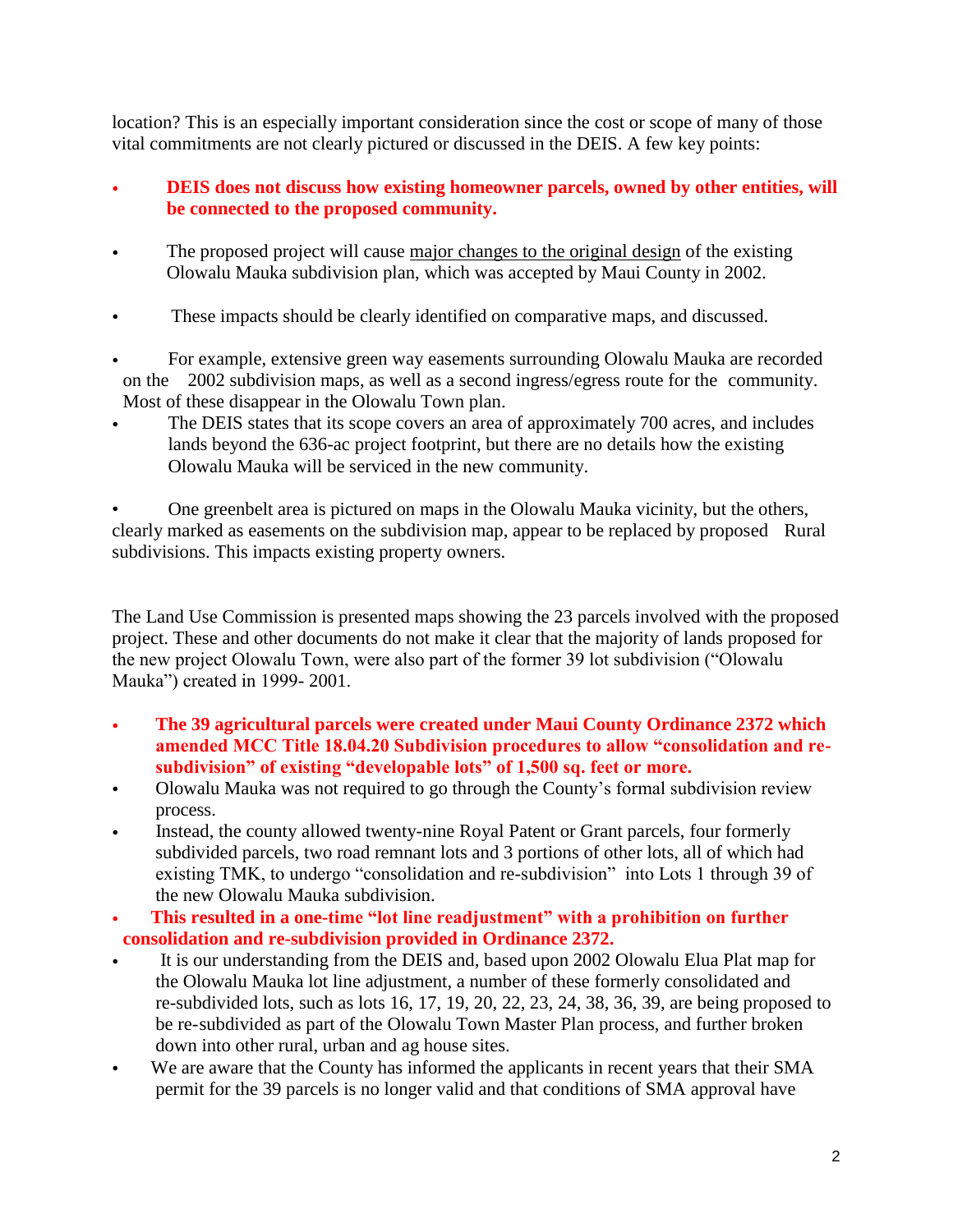not been met.

• **It is unclear if the 23 subdivided lots that are the basis of this proposed action actually fully** 

**exist in a legal sense, since they have never been formally subdivided, and the intention of** 

**the streamline procedure of Ordinance 2372 is not to create additional developable lots.**

# **Whether further subdivision of these lands, is or, is not a permissible action, under existing County law should be clarified by State and county agencies.**

It also appears that several of the lots may have been sold to the Olowalu Mauka homeowner's association, but never utilized for their intended purpose. Now these same lots appear to be proposed for a boundary amendment consideration and further use for rural subdivisions, roadways or other improvements without consultation with the owners involved. Whether or not this is the case, should clearly addressed in the FEIS.

There should be a clear map provided to the LUC in the FEIS that overlays the original parcels involved in the Olowalu Mauka subdivision and indicates which parcels or portions thereof, are under jurisdiction of the homeowner's association or other private owners , and what their role would be in the Olowalu Mauka Master Plan. Impacts to existing residents must be discussed in the EIS to comply with HRS Ch 343.

Maui Island Plan Consistency:

# **HRS CH 343 requires an EIS to fully discuss viable project alternatives. This DEIS has failed to do that on the most basic level of consistency with Maui County Community and General Plans.**

**Maui Island Plan maps are included in an obscure Appendix ("O") at the end of Vol. II of the DEIS, with no discussion of the discrepancies in the recommendations shown for Olowalu Town on the three maps.** 

LUC rules also require the proposed District Boundary Amendment (DBA) to be consistent with State and County long range plans.

- The West Maui Community Plan shows the subject parcel as Agricultural and strongly recommends that continued status.
- The draft Maui Island Plan (MIP) has not yet been adopted.
- **Three MIP maps show different recommendations of West Maui Urban and Rural Growth**

**Boundaries. The proposed project, as shown on maps throughout the DEIS, does not conform with any of these three recommendations. This fact is not mentioned in the DEIS. In fact, the document states in various chapters that the Olowalu Master Plan has been recommended by both GPAC and Maui Planning Commission MIP review.**

In explanation: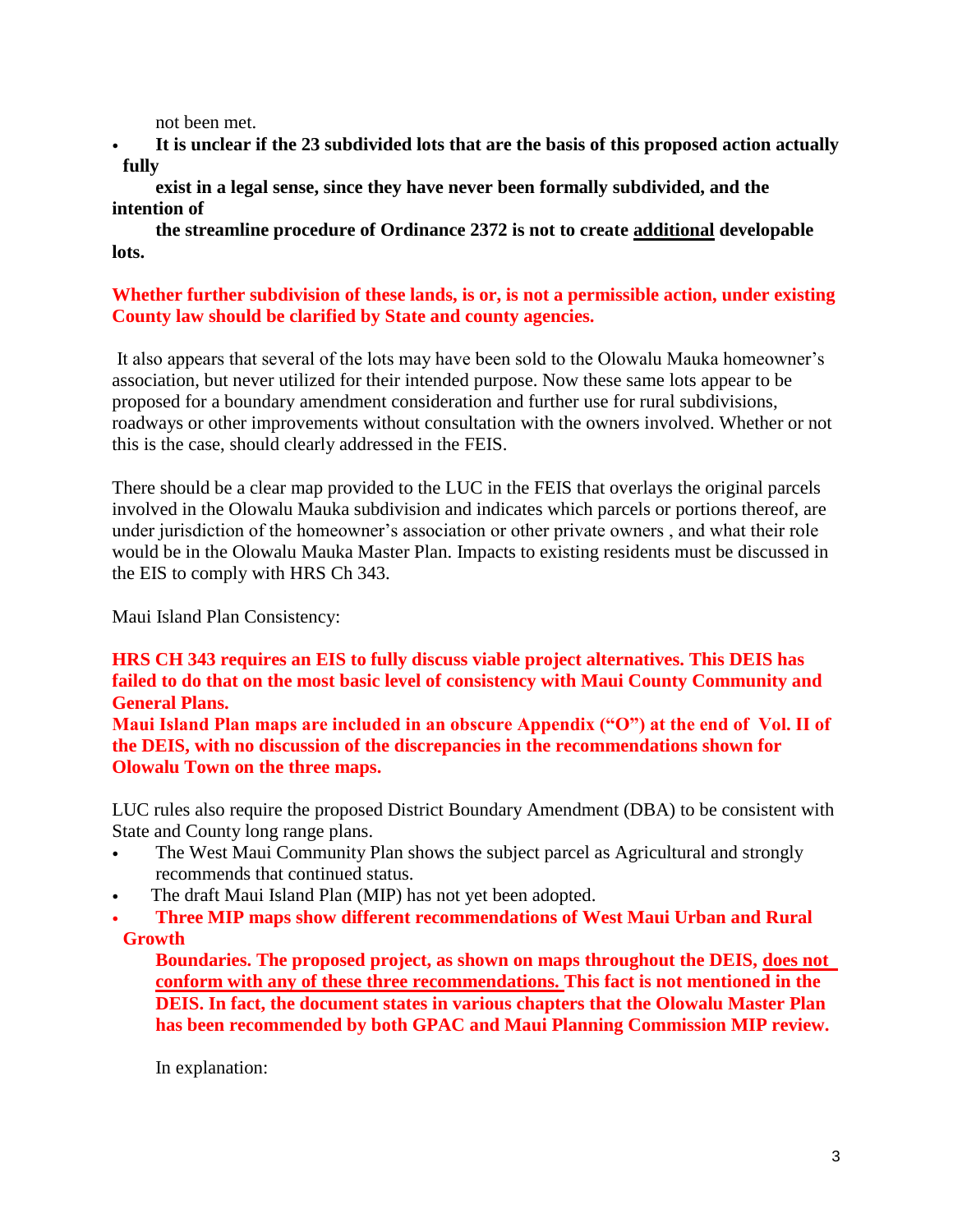**1. General Plan Advisory Committee (GPAC) MIP Map: Shows mauka portions of Olowalu Town in a Rural and Urban grown boundary, but deletes the northern makai section of the project. No map or text in the DEIS discusses this alternative design.**

**2. Maui Planning Commission MIP Map: Shows mauka portions of Olowalu Town in a Rural and Urban grown boundary, but deletes the entire makai section of the project. No map or text in the DEIS discusses this alternative design.**

**3. Maui Planning Director MIP Map: shows only the existing uses in the Olowalu area. Planning Department has consistently not supported including the Olowalu Town in the Rural or Urban growth Boundary. No map or text in the DEIS refers to this being the case.** 

**4. The Olowalu Town DEIS does not reveal that all versions of the MIP West Maui directed growth maps show a surplus of several thousand units over the actual projected housing demand if Olowalu is included.** 

Viability of Project Unfolding as Presented in DEIS:

 In general, the Olowalu Town DEIS, which is the primary opportunity for citizens and agencies to comment on the project's potential impacts and propose mitigations, is consistently vague about a wide variety of important topics. This makes meaningful comments challenging.

The LUC should also consider one very important fact: Olowalu Town is proposed for an area with no existing public infrastructure and potentially high impacts to natural and cultural resources. Many expensive and non-traditional design options are being proposed to "prove" that the project will do no harm and provide beneficial services. If these proposed actions are not followed during the development process, it is almost certain that serious impacts will occur and that promised benefits will not be realized. Unfortunately, time has proven in Olowalu that what has been promised in the past, has not always been delivered.

It is not uncommon for projects to promise review agencies wonderful benefits on paper, and later change course. Several other major projects on Maui, such as the 1,000 acre Makena Resort

community, the 1,500 acre Maui Lani community have travelled this **ame** path and given assurances that they will implement rigorous design standards, infrastructure improvements, public benefits or resource management strategies to mitigate the potential impacts.

Historically, after LUC and County approvals are given with appropriate conditions, the projects are sold to others, sometimes passing through successive ownerships. The succeeding owners often petition authorities to be relieved of the very same conditions that were considered essential to mitigate public and agency concerns. The result is environmental degradation and loss of promised public benefits.

In the case of Olowalu Town, the LUC, State and County all need to ask the hard questions. We see from comments in the DEIS that both the County and State Planning offices asked for much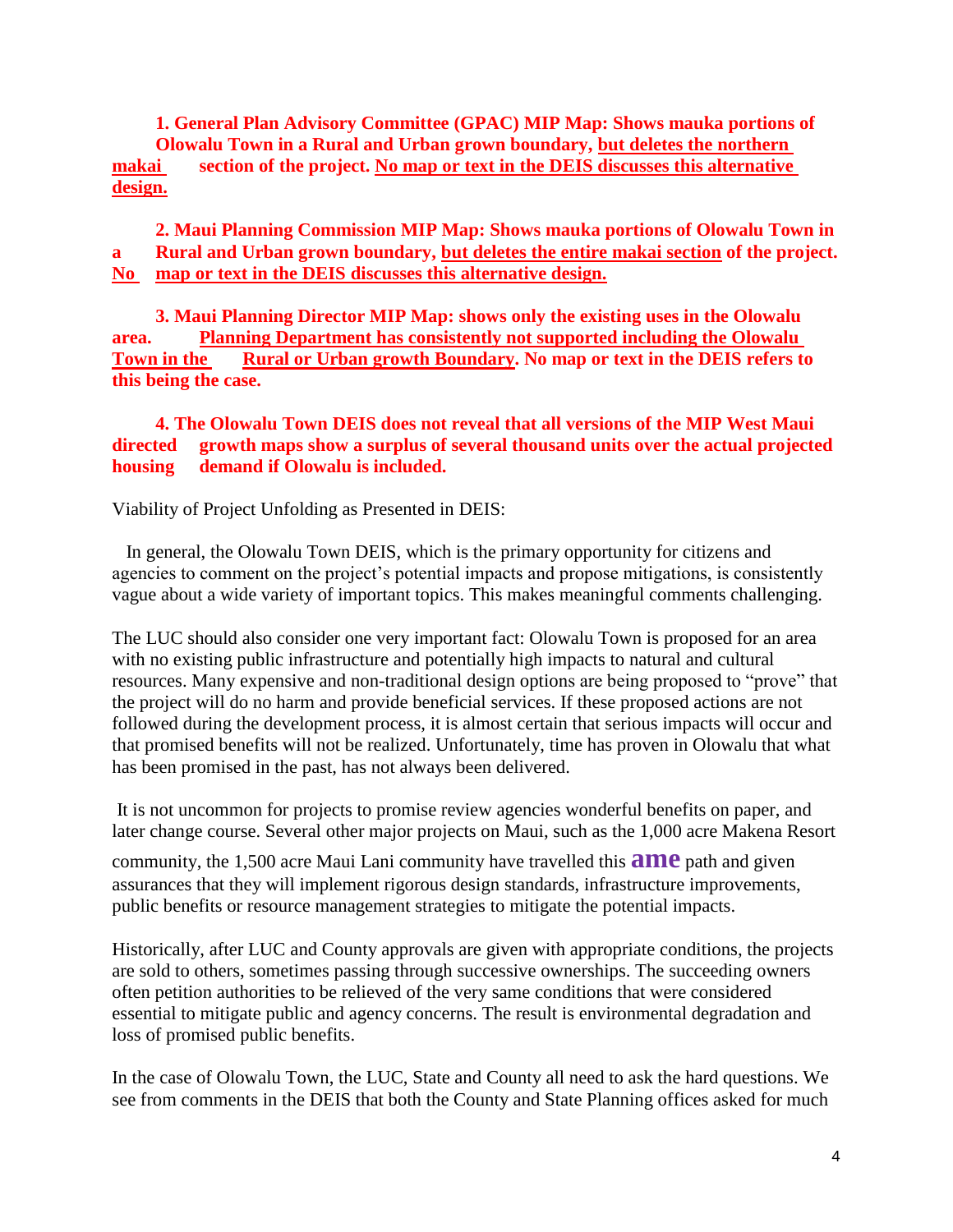more detailed maps and other needed information to be included in the DEIS. In general, these requests appear to be overlooked in the DEIS. This could be an indication of the strategy this project may consistently pursue.

# Key issues:

# Affordable Housing

How will Olowalu reliably provide the 50% affordable housing mentioned on p. 24? The DEIS offers no specifics. In other portions of the DEIS, there is no firm commitment, only vague assurances that the developers will comply with county statutes, which are constantly under attack to lower percentages of affordable housing required. The DEIS mentioned that the average market priced home is expected to be \$600,000 and that the project would comply with the County's Residential Workforce Housing Policy. However, this policy now provides that developers where market price units are \$600,000 or less only need to supply 25% of the unit count within the HUD affordable guidelines. The DEIS does not make clear if a firm agreement will be signed that obligates the present owners and any future owners to provide 50% affordable units, irregardless of County statute provisions allowing less units to satisfy affordable housing requirements. This should be clarified.

### Public Services:

### **Schools**

Will Olowalu have onsite schools for its 462 students? Other developments of this size have substantial discussions with the state DOE in place by the time of their DEIS. This project appears to only be discussing "impact fees" with the DOE, not the building of future schools, yet all its literature describes children walking to nearby schools. Impact fees would suggest that students would attend schools in Lahaina, but the DEIS assumes schools would magically be onsite and does not account for traffic impacts of transporting the students to Lahaina schools or explain if there is a level of impact fee that could actually provide the facilities needed for the 400 plus students over a ten year horizon. Would the Olowalu schools be private? The DEIS alludes to this possibility, but a project that expects to be completed in 10 years should have a much firmer plan for this essential community amenity.

### **Fire Station**

Olowalu is a high impact fire area. A number of major fires have burned Olowalu over the last decade. Simply developing the area and providing firebreaks will not free it from fire danger, as the majority of past wildfire came from lands either to the east or west, outside the subject lands and are fanned by high winds common in Olowalu. USGS Maui Hazard Maps rate the Olowalu area as a "high" fire risk. While the County Fire Department thought a fire station in the area would be a "good idea," key information, once again, is missing.

- 1. How much would it cost to build and staff such a facility?
- 2. Where would funding come from?
- 3. How long would it take to implement that process?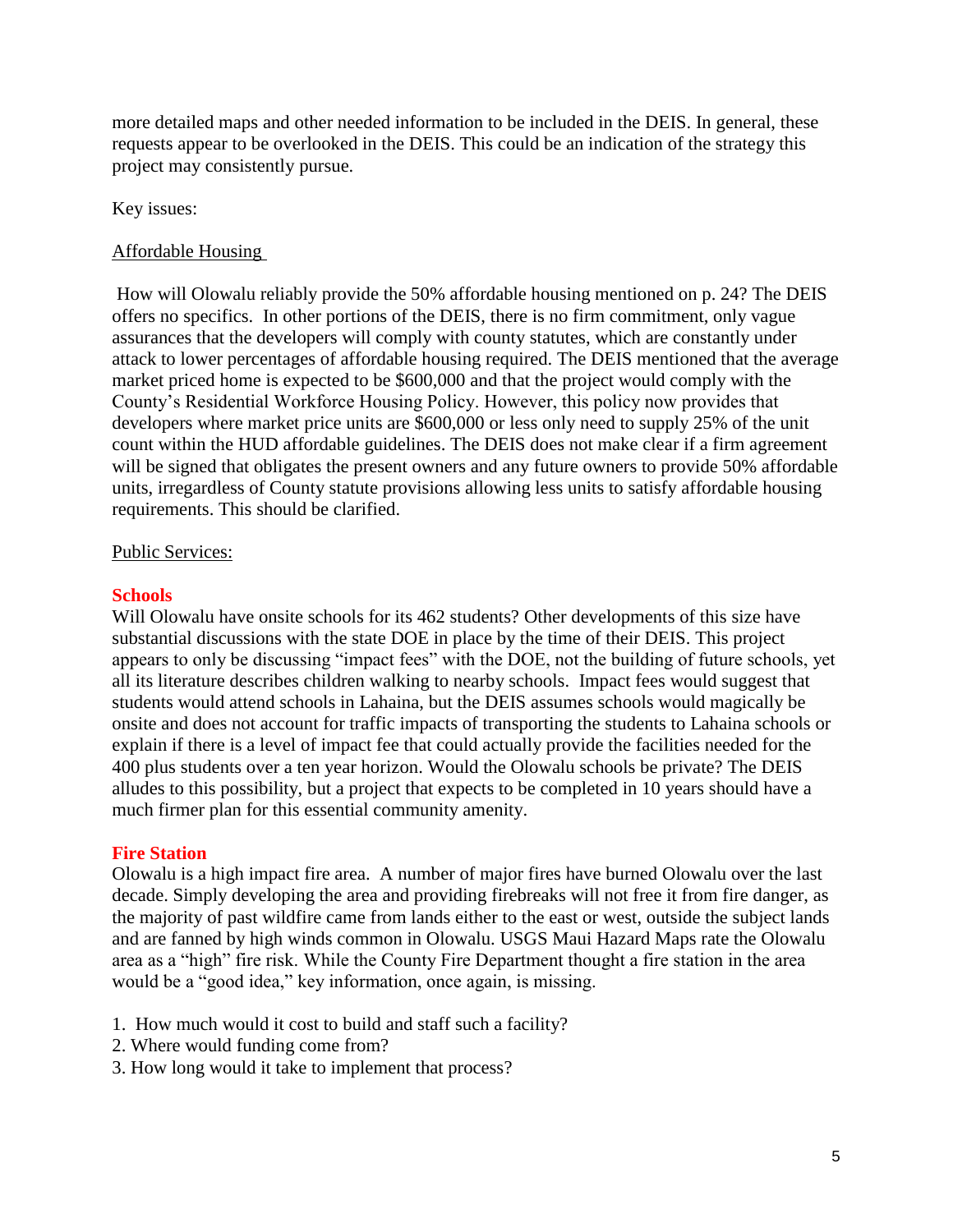# AMBULANCE

# **4. What impacts to existing Lahaina fire /emergency services are anticipated if Olowalu Town develops and no fire station is available on site? How will these be mitigated?**

Also of key importance is the availability of **sufficient water supply for fireflow** requirements to serve an urbanized Olowalu area. While fireflow requirements in terms of number of gallons per unit, or number of hydrants needed are listed in various sections of the report, no overall fireflow water demand figure is mentioned. This information is usual in EIS documents.

Fireflow demand is listed, but not calculated to reflect in the project's potable or non-potable water use demand totals. If such figures were provided, based upon the standards listed in the DEIS, over 2 million gallons of (presumably non-potable) water would be needed over a 24 hour period to effectively control fire outbreak. The storage capacity of the existing reservoirs still used onsite is not given in the DEIS, but the historic reviews note that two reservoirs had a combined capacity of 1mgd. This is only half of what would be needed during a fire event.

The DEIS should make it clear how many of the 4 existing reservoirs are planned to be used; what their combined capacity is; what other mitigations are needed to provide adequate fire flow resources; and if provision of this amount of water for fireflow could impact ag, domestic or traditional and customary water uses in the project area.

None of these topics are discussed in the DEIS and should be . If Olowalu is being promoted as a "new town" with "town services" decision makers and the public need to know how realistic those claims may be.

### **Police Services**

The existing Olowalu area has a low demand for police services. That will change if Olowalu Town proceeds. All we are told in the DEIS is that areas will be "provided" in the Master Plan for public facilities such as police station, library, fire station, schools, etc. The DEIS, once again should be specific about the projected building and staffing costs for these services; expected timing of any future police facility and what impacts the additional development areas at Olowalu to be "protected" would have **on existing Lahaina public safety services.** The DEIS should also **make it clear if land for future public safety facilities will be donated or offered for sale to the respective County departments.**

### **Infrastructure**

### Potable Water

Information provided in the DEIS regarding both demand and availability of potable water resources for the project is inconsistent and, most likely, unrealistic. The essential question of how much water the Olowalu hydrological unit (surface and stream water) has available and where it should go, is still left largely unexplored by this DEIS, even with the 21 page "Impact on Water Resources Report" in Appendix. C.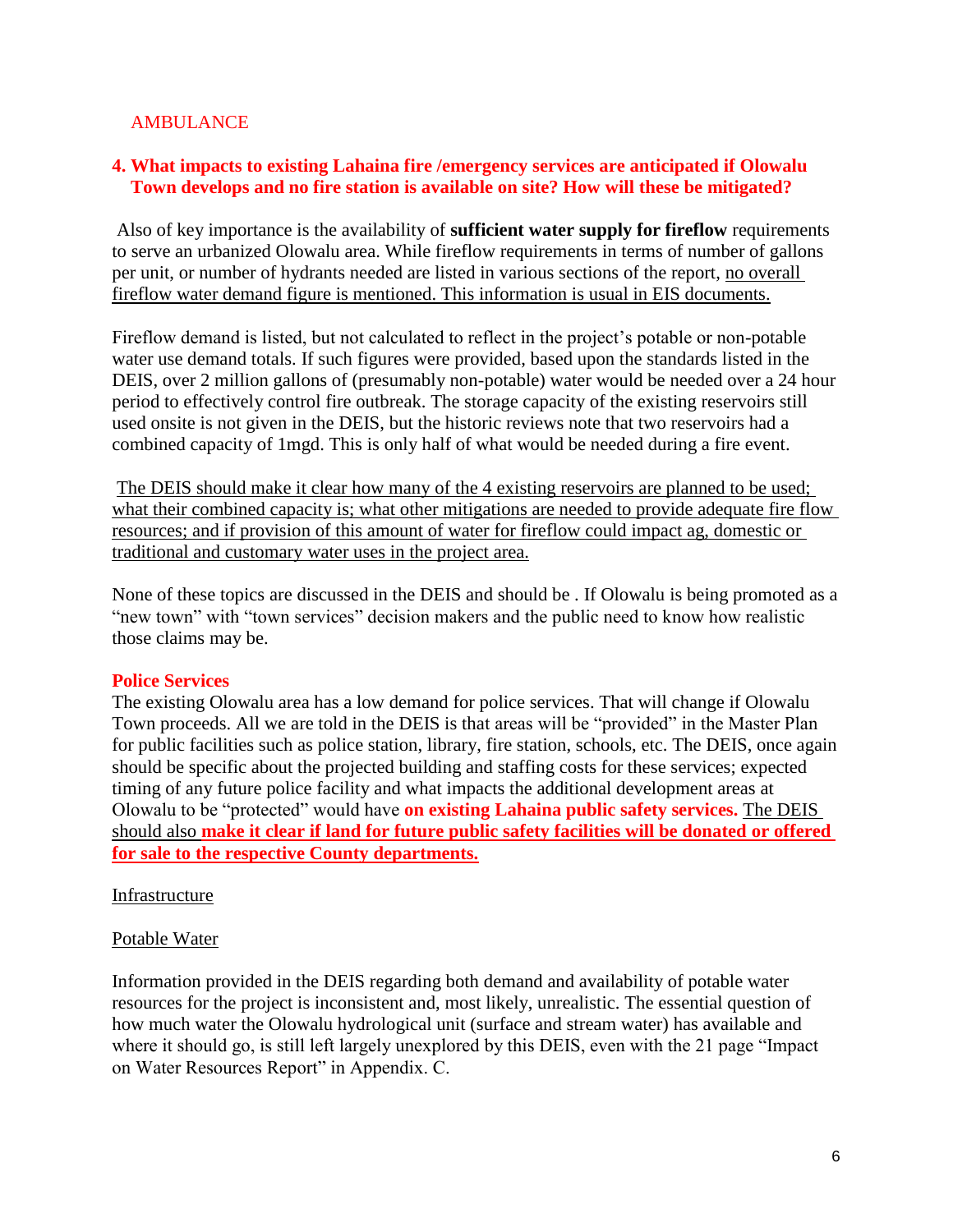Several key assumptions in the Olowalu DEIS water study to not appear realistic, or supportable, or they have no discussion in the document.

1. The average Olowalu household will use between 250 and 550 gpd of potable water, and between 590 and 785 gpd of potable, non-potable and reclaimed water combined. This assumption is made, even if there is no proof given that households in Olowalu or other dry areas of West Maui maintain similar usage rates.

2. Olowalu Aquifer's sustainable yield of 2 mgd is underestimated and may be as high as 6 or 7 mgd due to recharge data, updated by USGS in a 2007 study. The DEIS does not refer to other USGS studies which show a trend of rainfall levels diminishing in West and Central Maui, or the latest USGS report (2012) which specifically re-evaluates the recharge data from the 2007 study downward in Olowalu.

- 3. The primary well for the Olowalu private water system, (which has never undergone substantial pumping for any period of time,) is capable of increasing it's production ten fold and having no impacts on groundwater or stream flow. This assumption is made even though the Olowalu well is in close proximity to Olowalu stream and their water chemistry appears to link them to the same basal source.
- 4. Additional wells, planned in the vicinity of the existing well, proposed to serve the Olowalu system, will have no impacts on stream flows, cultural uses of the stream water or nearshore discharges of freshwater necessary for the marine ecosystem. It is difficult to evaluate this statement since little factual research is provided. General trends in the area would indicate otherwise.
- 5. Consistent low chloride levels in the low elevation Olowalu well will remain reliable. Even if pumping increases from 50,000 gpd to over half a million gpd, there will be no cumulative impacts on water quality. Once again, this premise has not been tested.
- 6. No drought water management plan for the development is discussed, even though world weather trends do forecast increasing drought conditions and the project's consultant acknowledged the plantation wells became too salty to use even for agriculture during a 1970's drought (with a pumping demand of several mgd)
- 7. The Olowalu Town water use analyses assumes that .7 mgd average, up to1 mgd maximum of potable water will be withdrawn from Olowalu aquifer at project buildout. A recently released USGS water modeling study for West Maui , commissioned by Maui County, bases its calculations of safe yield for Olowalu aquifer on groundwater withdrawals of no more than .53 mgd by 2030. The difference is not mentioned in the DEIS. The FEIS should be updated to reflect this study.
- 8. Nearly five thousand residents, businesses and public facilities could be dependent upon the Olowalu well system for their only water supply. The DEIS fails to discuss any plans to install a monitoring well to track the health of the aquifer that currently has very limited data. It vaguely refers to Water Commission and DOH requiring monitoring data, but does not clarify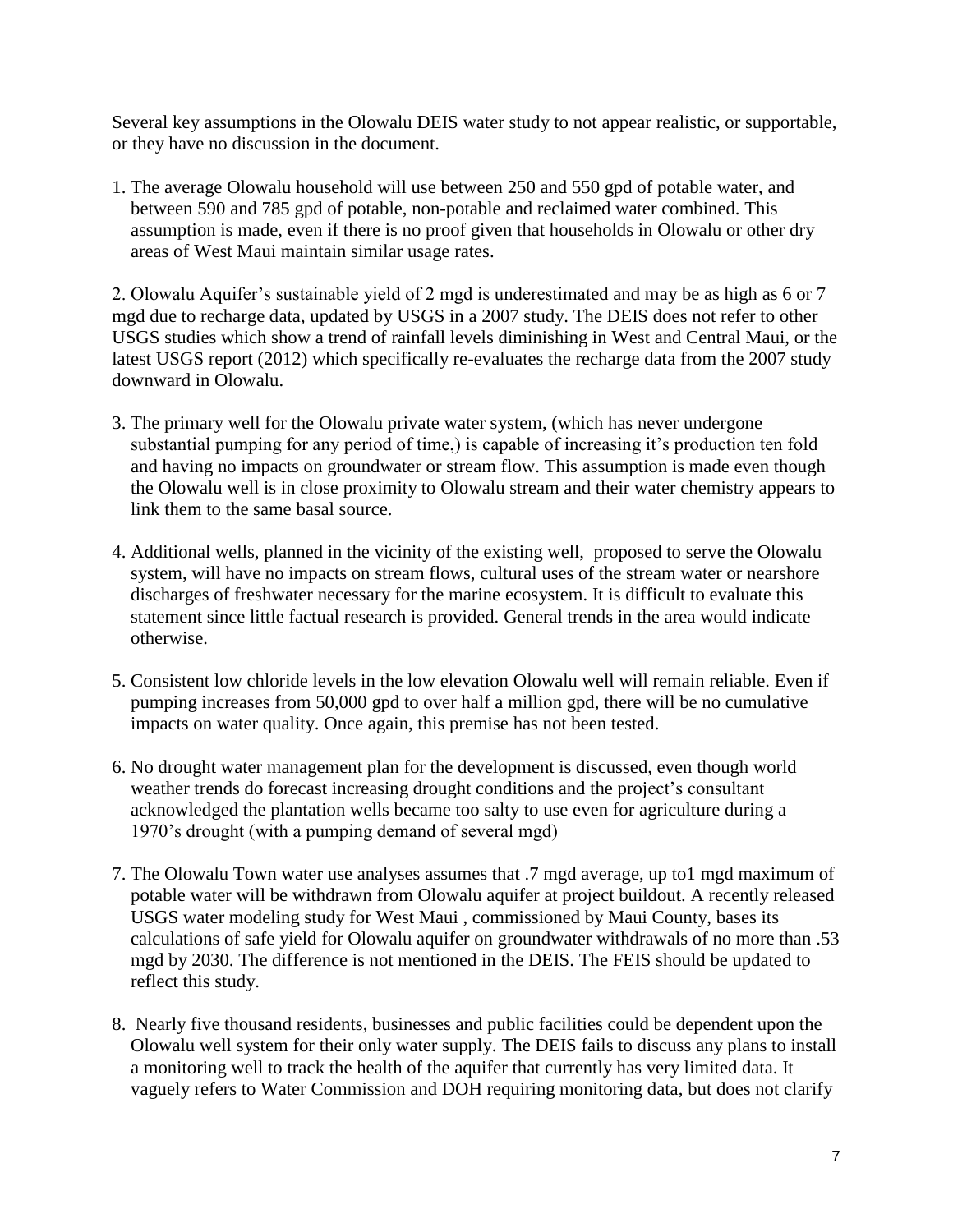that his will consist of limited water testing and continuing pump reports, not assessments of the aquifer health and water levels.

9. No mention is made in water calculations if 'ohana units will be permitted in Olowalu above the stated unit counts. Some public discussions of the project have left the impression that some 'ohana units will be permitted. This could affect water calculations

Inconsistencies in Data Provided:

The DEIS informs us in several sections that current potable water use on the private Olowalu Water system is 75,000 gal/day (.075mgd). Then, we are informed that the water company relies on one well with a reported average pumping of 55,000 gal/day (.055 mgd). It should be explained if .055 mgd or . 075 mgd represents current average usage of the system, or if there is a factual error in the EIS regarding current use.

Potable Water Demand forecasts are Unrealistically Low

The State Water Commission, Maui Dept of Water Supply (DWS) and others have commented that the project's projected potable water use of 250 to 550 gpd per dwelling unit, 590 gpd total water use for Multifamily and 785 mgd total use for SF units, is completely unsupported and does not reflect any recognized county planning standard. 1000 gpd/ household is a minimum standard in dry areas of Maui.

The Olowalu EISPN in 2010 projected a water use of .75 mgd. The 2012 DEIS specifies .7 mgd., 500,000 gpd less. The difference is not addressed.

EPA estimates average American water use around 100 gal/day per individual for potable purposes. Olowalu Town DEIS is assuming that 930 residential units, both single and multi family will use less than 70 gal/person/day. While water conservation is desirable and needed, it is unlikely, without some sort of stringent "enforcement" that these idealized demand figures will be the norm. It is not made clear if this strict water budget will mean that private swimming pools (which require potable water) will be prohibited.

In short, the DEIS provides us a list of very low projected water demands both for potable water and for potable, non- potable and reclaimed water use combined (Table l2 in Append. C. Water Resources study), but does not inform us "how" they will be achieved, except by vague promises that the non-potable system providing stream water will relieve potable demand, but stream flows will remain the same, due to ditch repairs.

Will this strict water type separation need to be monitored or enforced? If so, by whom? We are not informed by the DEIS. If there is no enforcement proposed, the FEIS should examine project impacts based upon a more realistic potable and non-potable water demand

It appears that the "demand" calculations are being manipulated to not exceed the sustainable yield limits of the aquifer. This does not seem to reflect current use patterns.

Current Water Use Patterns in Olowalu: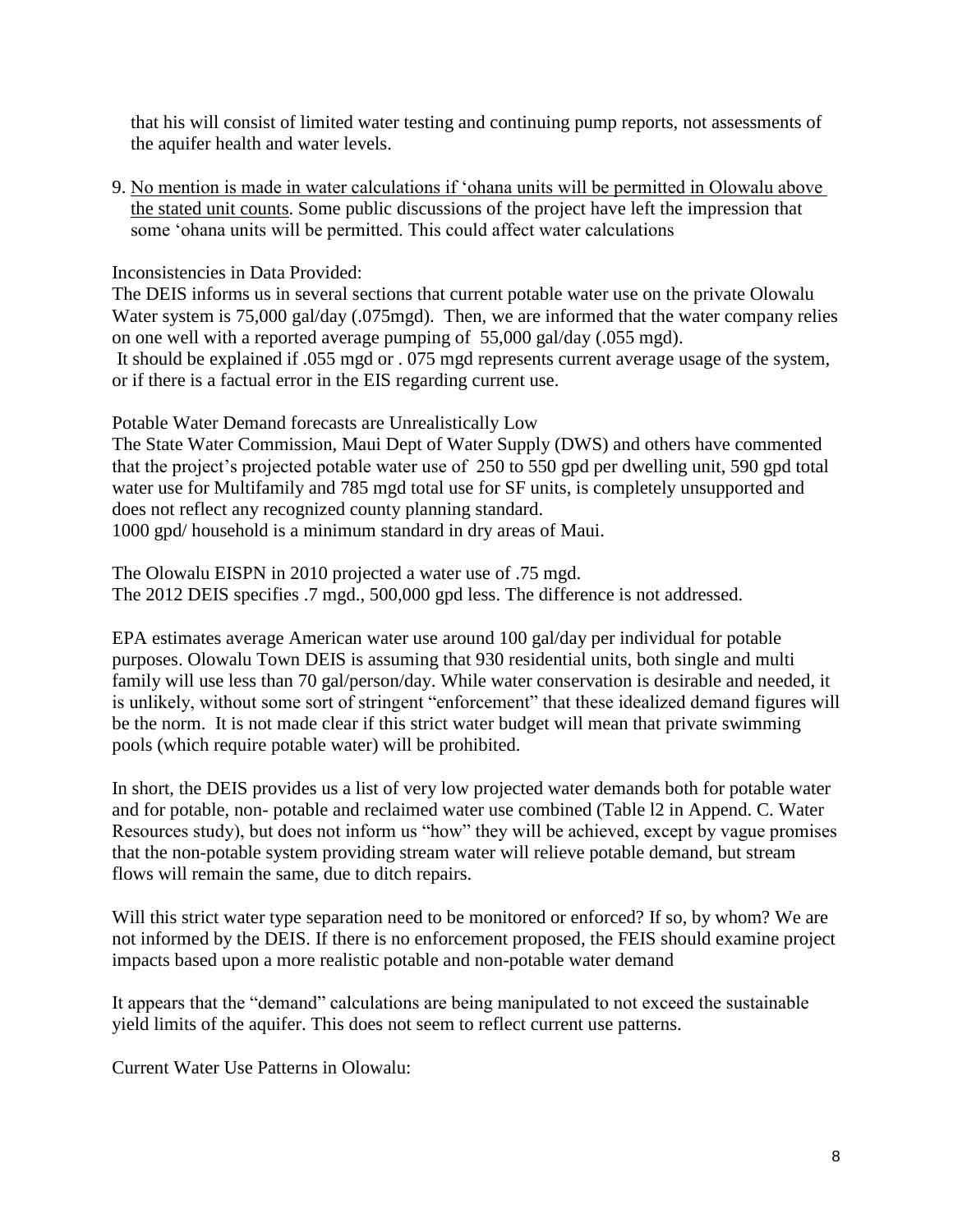Current use= 75,000 gal/day potable water Existing residential hookups =25 to 30 plus the Plantation Manager's house venue, Olowalu store, restaurant and Camp Olowalu, Estimated 35 users dividing up the 75,000 demand. This would mean 2,142 gpd per hook up.

Conclusion: Current domestic users have access to well over 1000 gpd average per hookup. Use figures shoot up in drier summer months.

Will future users be willing to limit their total use (potable & non-potable) to 600 to 785 gpd? Is it realistic to assume that 1500 housing units will use 225-550 gpd of potable water consistently. Will this be advertised on the project's brochures or will they emphasize a "reliable private spring water system" and leave off the use restrictions?

The DEIS goes into great detail to justify completely unrealistic demand calculations for future water users, but provides NO detailed use figures for present potable and non-potable system users.

We know that Kapaiki Village has 13 hookups. Olowalu Mauka has 7. If the DEIS provided us with use figures for these residences (which are readily available from company billing records) we could have a better idea of realistic water use by future residents.

To complicate matters, the DEIS does acknowledge that the Olowalu Water Company has been operating at a substantial loss over the past few years, and has recently sought and been granted a rate hike by the PUC. Will the Olowalu Water Company realistically be able to invest in the upfront infrastructure promised in the DEIS? Does it plan to sell shares? No strategy for its viability is discussed, yet it will be the sole source for any future resident's water supply.

The FEIS should include two additional analyses of residential potable water use:

Analyses 1. Use of at least 500 gal/day /housing unit. This would mean a total potable demand of .9 mgd and a peak demand of 1.35 mgd.

Comments from the Maui DWS Aug. 2010 letter noted: water demand would be between 900,000 and a little more than 2 mgd of water "according to system standards." The Department reminded the applicant that the Olowalu aquifer sustainable Yield is 2 mgd.

Analyses 2. Use of 1000 gpd for the 450 units not served by non-potable systems = .45 mgd and 500 gpd day for the 930 units that have access to dual systems =.465 mgd This scenario would project a demand of 1.22 mgd with a peak demand of 1.83 mgd.

This scenario would project potable use at full buildout just at the present sustainable yield of the Olowalu Aquifer. It should be discussed in the FEIS as this may prove to be the project's actual water demand.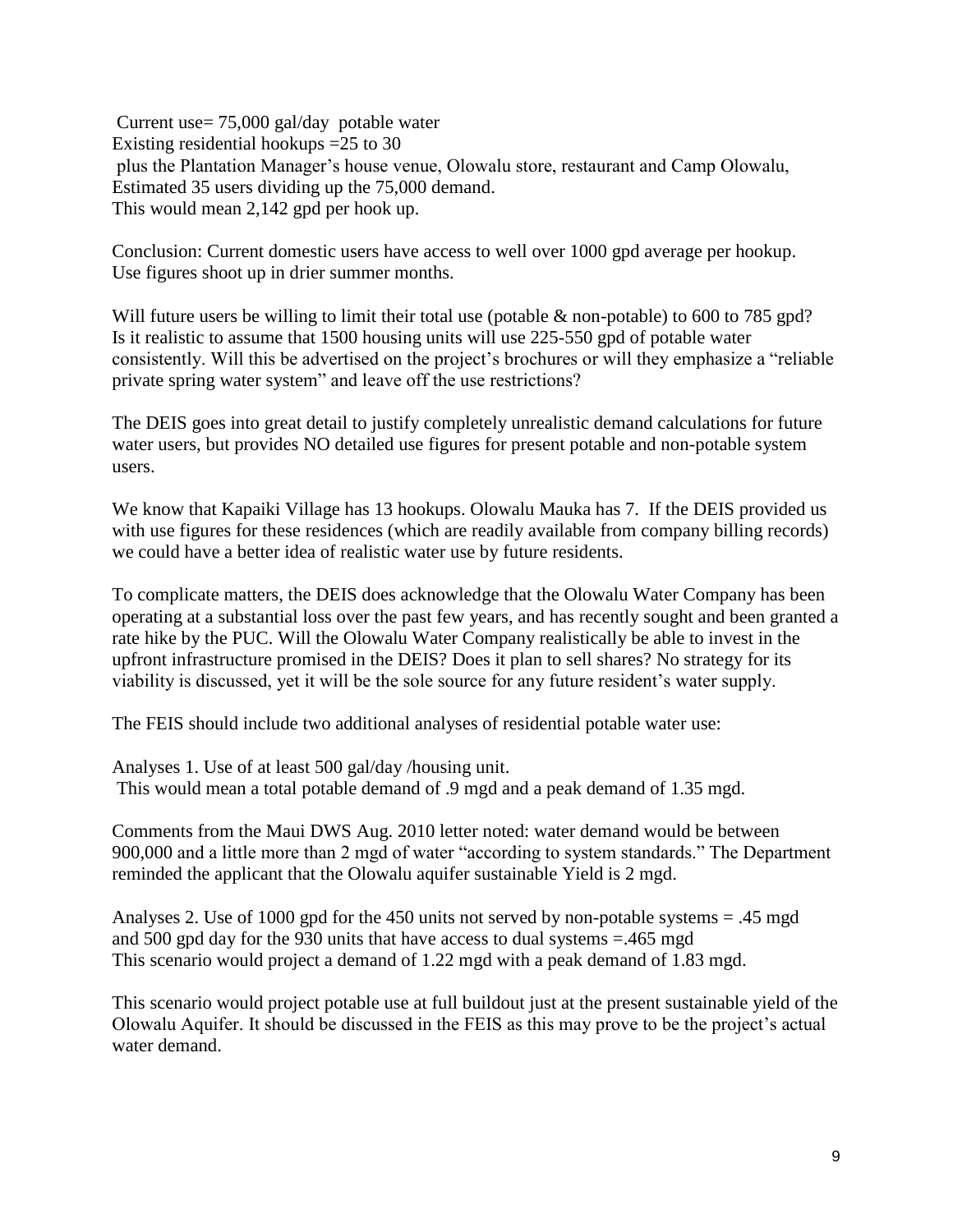Given that the average water use of West Maui residents with no access to non-potable systems is 1200 to 1500 gpd or higher, the above scenarios should be considered.

# Groundwater Impacts

Pioneer Mill wells in the area pumped brackish water during plantation operations. Olowalu Elua Water Company is stepping into uncharted territory and should conduct substantial testing of its existing wells before committing to a project of this size. While two abbreviated water quality samplings from two of the three system wells and Olowalu stream were included in the DEIS, they were expressed in a format that made it daunting to any but scientists to interpret them. It appears that the project's consultant is depending upon the Olowalu wells steady performance under low pumping demands to make the case that no further information about the aquifer characteristics are needed.

The DEIS states that the Water Commission , PUC and Department of Health will make sure the system is sound and functioning properly. MTF believes that 10 day well testing at successively higher rates should be conducted. The test should record chloride, Nitrate and head levels observed in the subject well, as well as fluctuations in stream flows. Test results should be included in the FEIS.

# Stream Waters

Missing information:

1. No figure is given for current stream water withdrawals through the existing non-potable system. It would from information provided in the DEIS agriculture use discussion that at least 50,000 gpd is currently utilized for 30 acres of agricultural activities. Is it realistic to assume that only .39 mgd of stream water would be needed if two-thirds of the resident's are depending on non-potable water for irrigation, and some are engaged in agriculture on 161 acres set aside for that purpose? If present levels of agricultural water demands (1,600 gal per ac) extended to the 161 acres, agricultural water demand alone could be .268 mgd. If we combine this with the surface water allotted in the DEIS for Conservation lands: 112,500 gpd, the resulting total is .38 mgd would be required for these two activities, virtually ALL of the proposed supply. The FEIS should present alternative stream water use scenarios that may be more realistic and analyze potential impacts.

2. How much stream water is currently utilized by local residents with kuleana rights as well as OCR? Do they desire to use more, or are there unmet claims or needs? 112,500 gpd of stream water is allotted for "Conservation lands." in the water demand table. If kalo water use is included in that allotment, it should be made clear.

2. The DEIS Water Impacts report (Appen. C) concludes that a 6% reduction of coastal groundwater discharge in Olowalu would have no impact on the nearshore fisheries. No studies were given to support this conclusion. The Impact report quotes USGS gaging records from the 1960's that showed Olowalu stream flow reaching the ocean only 20% of the year. It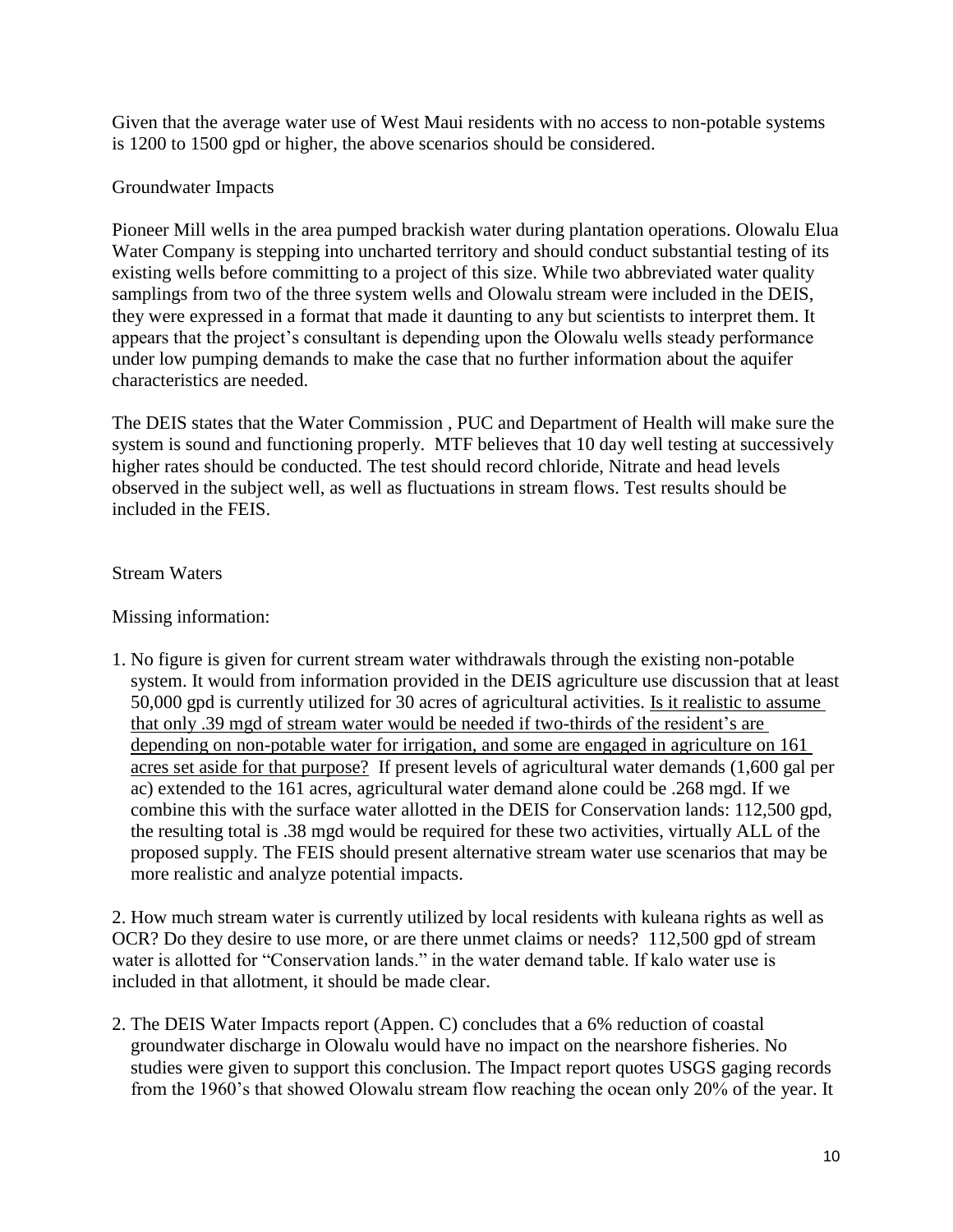did not appear any effort was made to find post-plantation data on stream flows. USGS recently completed a West Maui groundwater study and included a model where stream flows were restored from Ukumehame to Honokowai to prolong aquifer life. The FEIS should consult with USGS staff and include any updated information available on Olowalu stream flows beyond the one visual observation referred to.

- 3. The water impact report also assumed that over the years hydrological conditions would remain rather static, even as increased groundwater pumping was needed. The FEIS should work with USGS who now have a completed computer model of West Maui hydrological conditions. Several scenarios of pumping and well location should be considered in light of impacts of well draws on "leakage of high level groundwater." (the consultant's description) Such groundwater may be a part of an "unconfined aquifer "supplying Olowalu stream.
- 4. The DEIS did not mention it, but former Olowalu Plantation wells were located near reservoirs and may have depended upon them leaking for groundwater recharge. The FEIS should report on any current pump tests that show the backup viability of Pump O, now that the nearby reservoir is dry. Also, it should be determined how much leakage is occurring from the unlined reservoir still in use near the Olowalu Mauka subdivision; what its capacity is; and whether there are plans to line it as part of the ditch system repairs described?
- 5. Careful monitoring of the Olowalu aquifer and stream needs to be part of any development process. It has been noted in the DEIS that Olowalu stream has gaining and losing sections connected with what may be an unconfined aquifer. USGS studies point out that under light well pumpage (as the Olowalu Elua well has had) 100 percent of the water supplied to a well comes from ground-water storage. Over time, and heavier pumping, this can change as underground water sources for the stream are "captured" by the well. Over the course of years, the well's dominant water source, particularly wells in an unconfined aquifer, commonly changes from ground-water storage to surface (stream) water and "the stream flow in general is reduced as an effect of pumpage."
- 6. The newest USGS ( Gingerich & Engott, 2012) groundwater study of West Maui suggests that Olowalu stream provides 1.98 mgd of groundwater recharge to Olowalu aquifer. The report also notes that groundwater discharge at the coast in the Olowalu and Launiupoko areas has diminished over time. This updated information and consultation with USGS, should be incorporated into the project's water planning model in the FEIS
- 7. Although it is assumed that Olowalu Town's fireflow requirements will be met by nonpotable surface water, this use was not included in the projected .39 mgd non-potable surface water use figure. The FEIS should address this issue, discuss actual cumulative amounts of water needed for fireflow, where it will be stored and any impacts the demand for 2 mg of fireflow over 24 hr would have on water resources over a variety of seasons. This is especially critical since low rainfall months where stream flows may be low, are usually high fire risk times.
- 8. There is no discussion of water operational needs of the proposed wastewater treatment facility. Will it entirely depend upon treated effluent for backwashing filters and other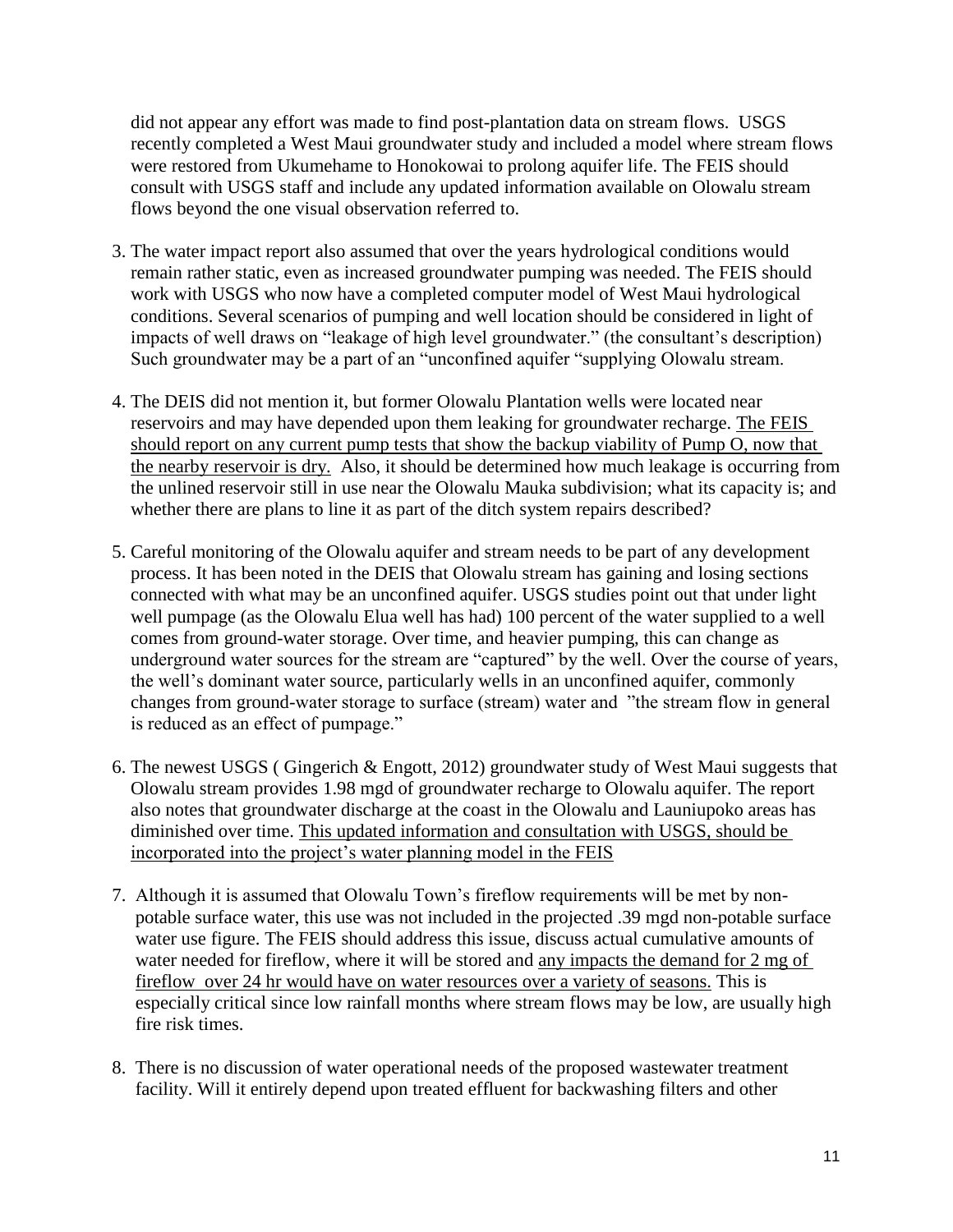standard maintenance or will surface water be needed to for operational use? If so, how much would be required, and where are these amounts shown in the project's water demand calculations?

- 9. No specific discussion of the proposed hydro-electric facility was included in the DEIS. Would such a facility require additional diversions or modifications? Would there be impacts to stream life? The project consultant suggested that "due to high amount of ground seepage, even if dam were removed, the stream would still be intermittent" (Nance 2011) but offered no proof. Would any future hydro-electric installation preclude additional stream flow restoration? Please discuss in the final EIS.
- 10. The applicant's water consultant refers to Olowalu Stream having a base flow of 4 mg between 1911-1967. It is also clear from reports on file and company records that the plantation was often short of stream water, hence the drilling of the groundwater wells. The FEIS should acknowledge that rainfall conditions in Central and West Maui post 1967 have steadily declined, according to USGS report-5103 (Engott and Vana, 2007). Is it prudent to conclude that baseline flow would be expected to be 4 mgd today without a solid research effort?
- 11. Reduction of demand for stream water in the Olowalu project to .39 mgd is dependent in part on production and availability of reclaimed waster water from the project's residential wastewater being treated at the new wastewater facility. The DEIS (p. 158) gives a figure of .24 mgd of treated effluent that will be available for irrigation, but does not specify how many residences would need to be in place before that amount would be reached.

A different figure of .391 mgd of available effluent is given in Appendix C. Table 2: "R-1 treated Effluent available for Irrigation Re-use". Could the FEIS clarify which figure is correct?

Would there be a transition period where landscaped areas are established and need to be irrigated, but sufficient effluent is not yet available? If so, would additional demand for stream water be part of the project's first five years of buildout or more? Is there a "back up plan" if the community develops more slowly than expected and only minimal effluent is available for many years. Would landscape design be modified accordingly? The FEIS should discuss the timing, phasing of pipe infrastructure to deliver the reclaimed water, and residential buildout level necessary to produce enough effluent to relieve pressure on stream resources.

# Wastewater

- 1. No costs are given for the proposed state-of-the- art wastewater facility.
- 2. In Appendix B (Preliminary Engineering Report- p. 9) estimated dry weather wastewater discharge was 533,000 gal day. In Appendix C. (Table 2) it is stated that 391,380 gpd of Wastewater Effluent is available for Irrigation. In the body of the DEIS the figure of 24,000 gpd of irrigation effluent is given. Is there an explanation?
- 3. The DEIS refers to a 2-acre constructed wetland in conjunction with the WTF for storm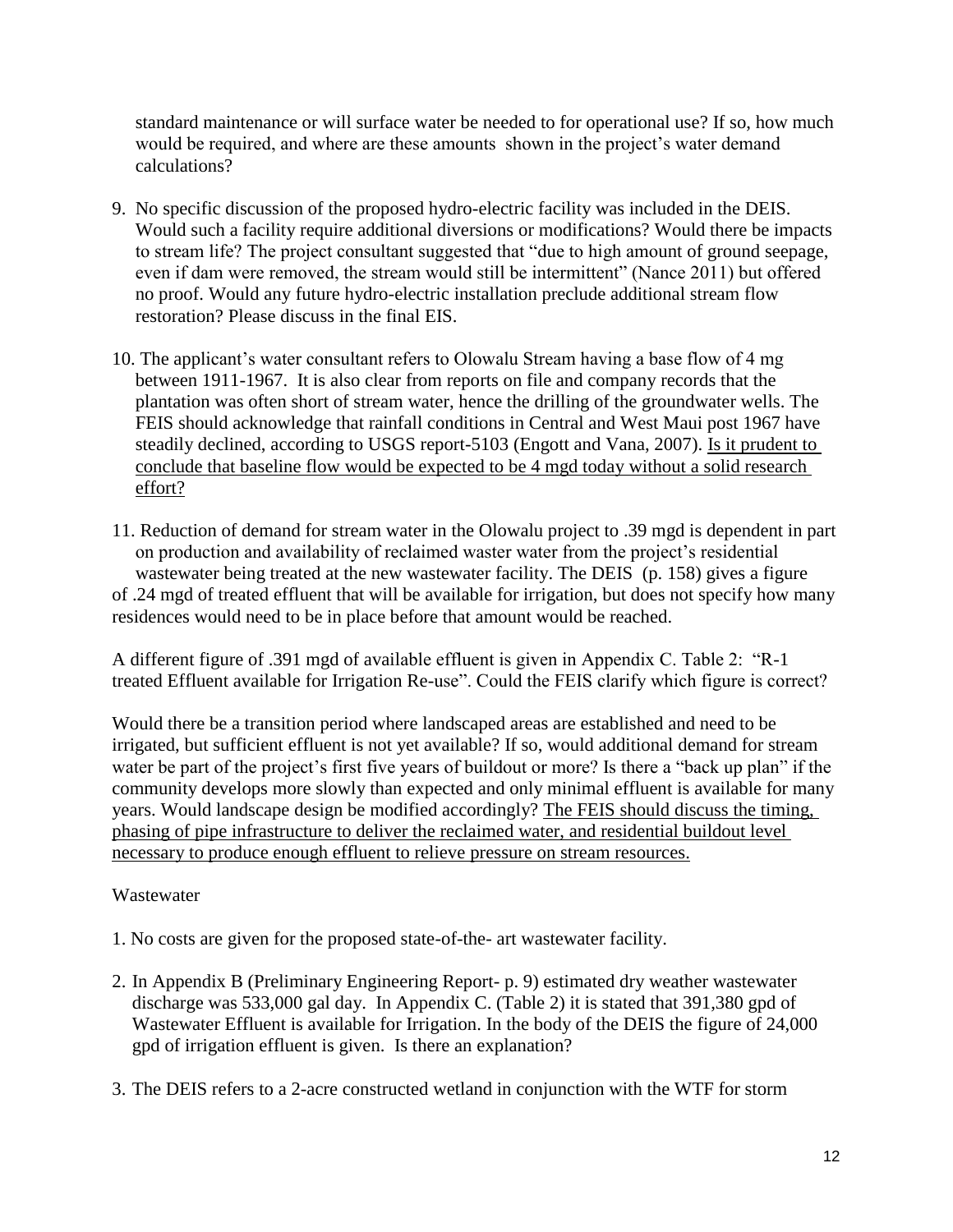events. Then it is stated that the wetland will use .14 mgd of effluent. Is that the wetland's capacity, if not, what is? Will the wetland function year round, or only for storm events?

4. The WTF Plan (p.166 fig 19) does not show the proposed wetlands in relationship to the WTF. The WTF plan also does not show the distance to ocean. Is the proposed plant within 100 mtrs, 1000 mtrs? Where is the wetlands located? Will it be subject to sea level rise? The proposed Olowalu sewer system relies on pumping: is there back up generator incorporated into the plan if power supplies fail? The FEIS should include this important information to inform agencies and citizens.

5. Where does the sludge or " bio-solids" from the WTF go? How much will be generated?

6. How large is the WTF's R-1 water storage tank? How does a "soil aquifer treatment system" function? How many existing Olowalu residences and businesses have septic systems? Will they all be able to hook up to the WTF, or will infrastructure design only serve certain areas? What is the expected cost to hook up? Please address in the FEIS.

7. The DEIS Water report concludes: (on p. 13) that the availability of R-1 wastewater will "significantly reduce demand for ground water resources". Since no integrated information is provided in the DEIS re: existing use of stream water in the Olowalu system by either cultural reserve users, farmers or homeowners, can we conclude there will be significant reduction? Will single family homeowners be legally able to use the reclaimed water for landscaping? The FEIS should provide more specific comparison figures, if it intends to make this claim.

8. It appears that there are several natural drainage ways in the proposed vicinity of the WTF. Will these affect the plant's performance or put it at risk to overflow during storm events? The facility's general location is not discussed, except in terms of its proximity to the County waste transfer station.

# Drainage

1. P. 4 of the Preliminary Engineering Report (Append. B) refers to natural features in the Olowalu area such as "Pu'u Kaiwaloa." It would seem that the report may be referring to Pu'u Kilea, which is a natural feature, while Wa'iwaloa is a heiau site. If this is an error, it should be corrected to avoid others assuming it is correct and repeating it.

2. Appendix B also refers to "several un-named drainage ways including Olowalu stream." (p. 5) Obviously Olowalu stream is a named drainageway. Several other gulches in the Olowalu area appear to have names on Maui County's large format resource maps of the area. The report should reveal that Olowalu stream drainage has been altered from its original path. The existence of the existing ditch and reservoir systems should also be included in the drainage discussion.

3. The Brown-Caldwell report (appendix B-1) in the DEIS spoke to the need to "aggressively implement" BMP's outlined in report due to the project's location adjacent to "one of the most significant, accessible coral reef systems on the island of Maui."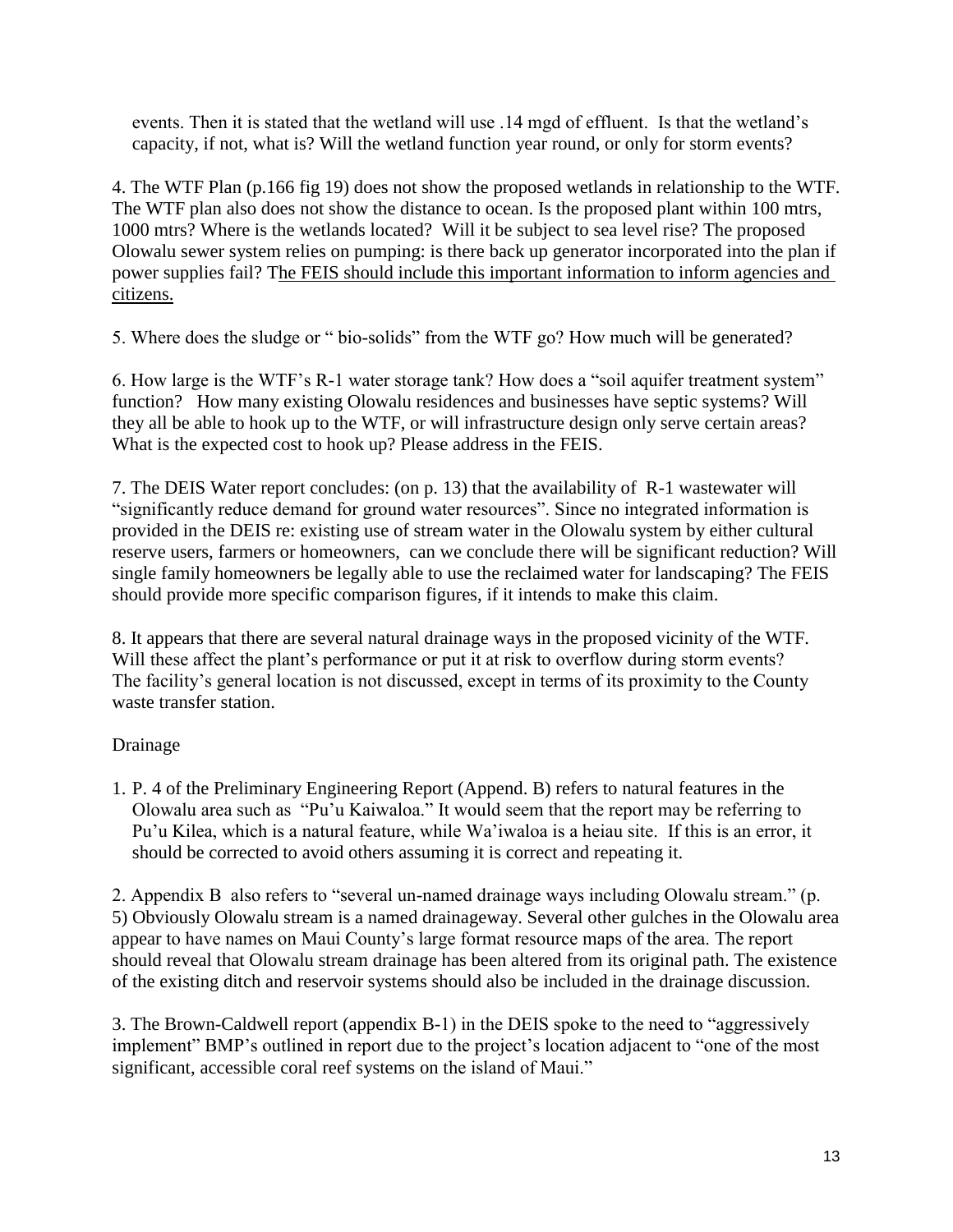MTF requests that the FEIS include an analyses of what the potential impacts would be if the Olowalu project is approved and these practices are only partially implemented, or implementation is delayed. The FEIS should also discuss the cost of implementing all recommended BMPs: how much will this effect the cost of a single dwelling?

4. The Brown and Caldwell report concludes with the statement that their conclusions are "Based upon info provided by Olowalu Town, LLC. Unless otherwise expressly indicated, consultants have made NO INDEPENDENT INVESTIGATION AS TO VALIDITY, COMPLETENESS OR ACCURACY OF SUCH INFORMATION." Shouldn't independent investigation be required for a project that bills itself as "ahupua'a based."

5. On p.19 of Appendix C the report assumes that the construction of retention basins may actually "improve runoff conditions in Olowalu during smaller storm events." This is often stated in various EIS documents, yet no empirical proof from West Maui has been offered. The FEIS should either offer proof, or delete the statement as unsupported and misleading.

6. The DEIS states that the project has140 ac of "green space" available for drainage use, of which 15 to 20% will be used for stormwater retention basins. The DEIS should have included a map indicating the design of basin system. Does any of the "green space " proposed for drainage include or lie adjacent to the cultural preserve areas, burial areas, cultural sites etc. Are they in a separate protective zone? MTF requests that the FEIS include a MAP of retention areas overlaid on cultural site locations to clarify and avoid any unintended consequences.

7. On p. 8 Appendix -B the DEIS states:

Onsite and underground detention basins located within park and green space will have a storage capacity of 105 ac ft and are expected to reduce present run off by 10%. Overflow from the basins will continue down stream at "no greater than pre-development rates" therefore there will be no "adverse affect on downstream properties." This statement does not analyze if there are already adverse affects to the shoreline and marine environment under current conditions?

Is the goal of a project like Olowalu to merely not make the status quo worse? The DEIS does not mention who or what monitoring program will be used to evaluate the effectiveness of the basins and other BMP practices? Other questions:

- 1. Who is responsible for maintaining the basins?
- 2. Will homeowners be able to afford the upkeep? Other retention basins in West Maui have proven very ineffective because they were neglected.

The FEIS should clarify monitoring and maintenance efforts. Without them, we have not really done the job promised.

8. A statement is made that Olowalu's marine life, reefs and nearshore waters have had "limited" impact from human activities, therefore a water quality report was prepared to address any potential impacts. Unfortunately, the DEIS dismisses the possibility that lowlying areas of the project site, have functioned in the past as intermittent wetlands, which provided run-off filtration areas during storm events. These areas are now being proposed for high-density residential development. Will retention basins placed elsewhere on the property provide the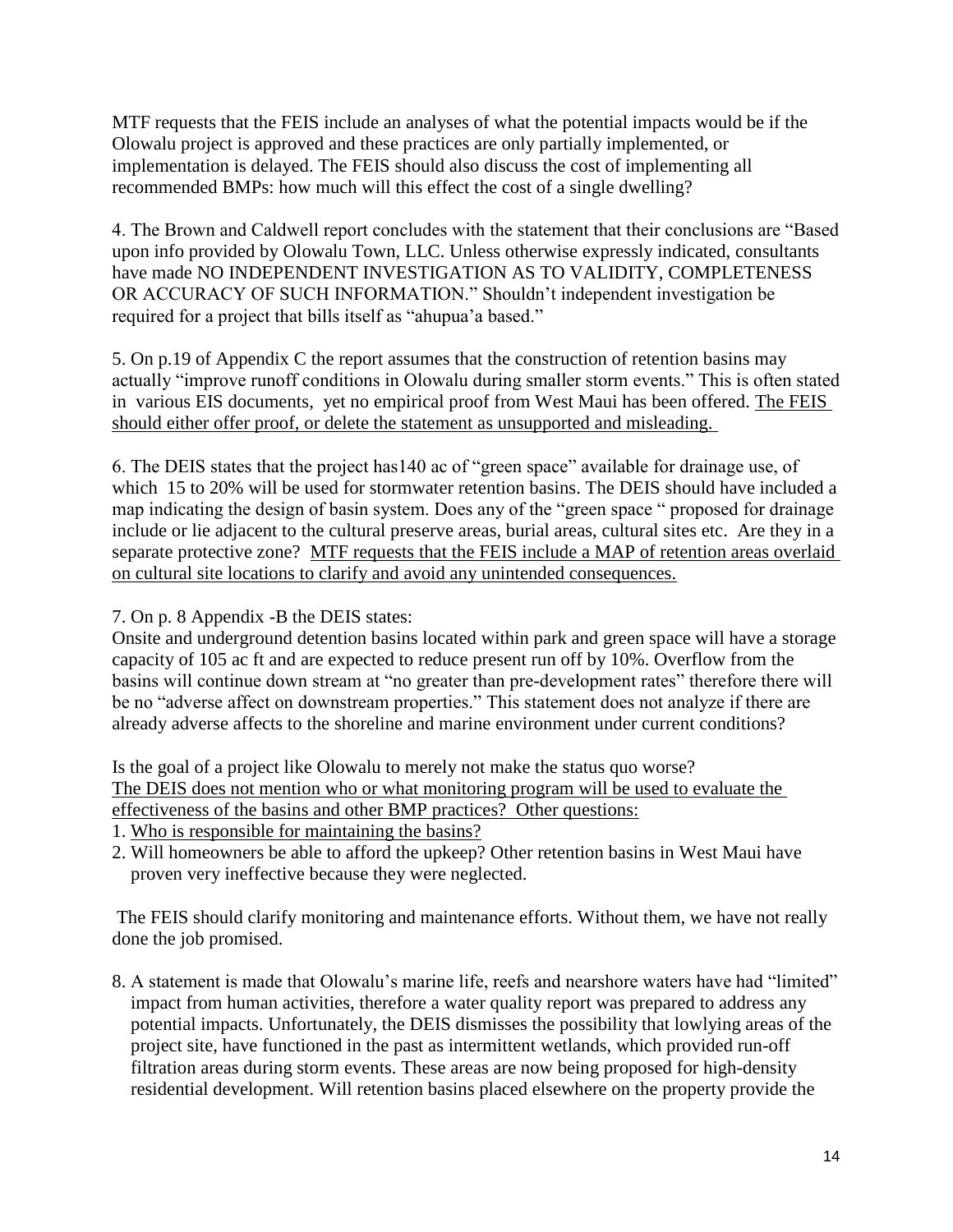same capacity to protect the reefs? Could the project be designed to avoid development in natural, low lying retention areas?

MTF asks that the FEIS address these topics under the "Alternatives" Section.

# Traffic Impacts

It appears that the substantial traffic impacts of this project are also being ignored in the DEIS's Traffic Impact Analyses Report. (TIAR) Key Points:

- 1. Impacts to Honoapiilani Hwy are not discussed, except to sing the praises of the relocated segment of the Hwy proposed to pass through the project. The traffic bottlenecks that will occur at either end of the new alignment are not mentioned.
- 2. It appears the same complex justification process used to come up with the "right numbers" in the project's water demand figures was applied to the TIAR's traffic generation figures. This allowed the TIAR to reach the predetermined conclusion that most folks going to Olowalu would end up within the project 's roads and not add to the gridlock on Honoapiilani Hwy. Unfortunately, this is unlikely to be what would actually happen if the project was constructed. The conclusion in the TIAR that the new highway would have level of service "C" does not make sense. This premise should be questioned by state and county officials.
- 3. The Olowalu TIAR assumes that Honoapiilani Hwy will become four lanes on the Lahaina side of the project. Even though this widening project may by on a STIP list, it's unclear if or when there would be funding available. The likelihood that this road will be build concurrent with any future Olowalu project should not be treated as an assumption or an automatic mitigation for the major traffic impacts that urbanization of Olowalu will bring to the area's only through road.
- 4. The Olowalu DEIS states that the existing Honoapiilani Hwy will become a " low-volume, low speed coastal roadway." It appears from the maps included that the applicants propose to remove several segments of the road and merge the former State ROW lands into their project lands. The DEIS does not discuss if this removal would create confusion among oldtimers and lead to coastal access challenges.
- 5. The phasing for various road way infrastructure projects is not discussed. Would portions of Olowalu be built before Honoapiilani Hwy is moved inland? What are the impacts from the disruption in traffic patterns on the existing Honoapiilani Hwy? Once construction began. how many phases would it have. The DEIS is a disclosure document. It should have this information
- 6. Highway safety on the existing Honoapiilani Hwy is already severely impaired. Since it is not clear whether the Olowalu project may have new residential neighborhoods before the realigned roadway is constructed, the DEIS should discuss impacts and mitigations, such as a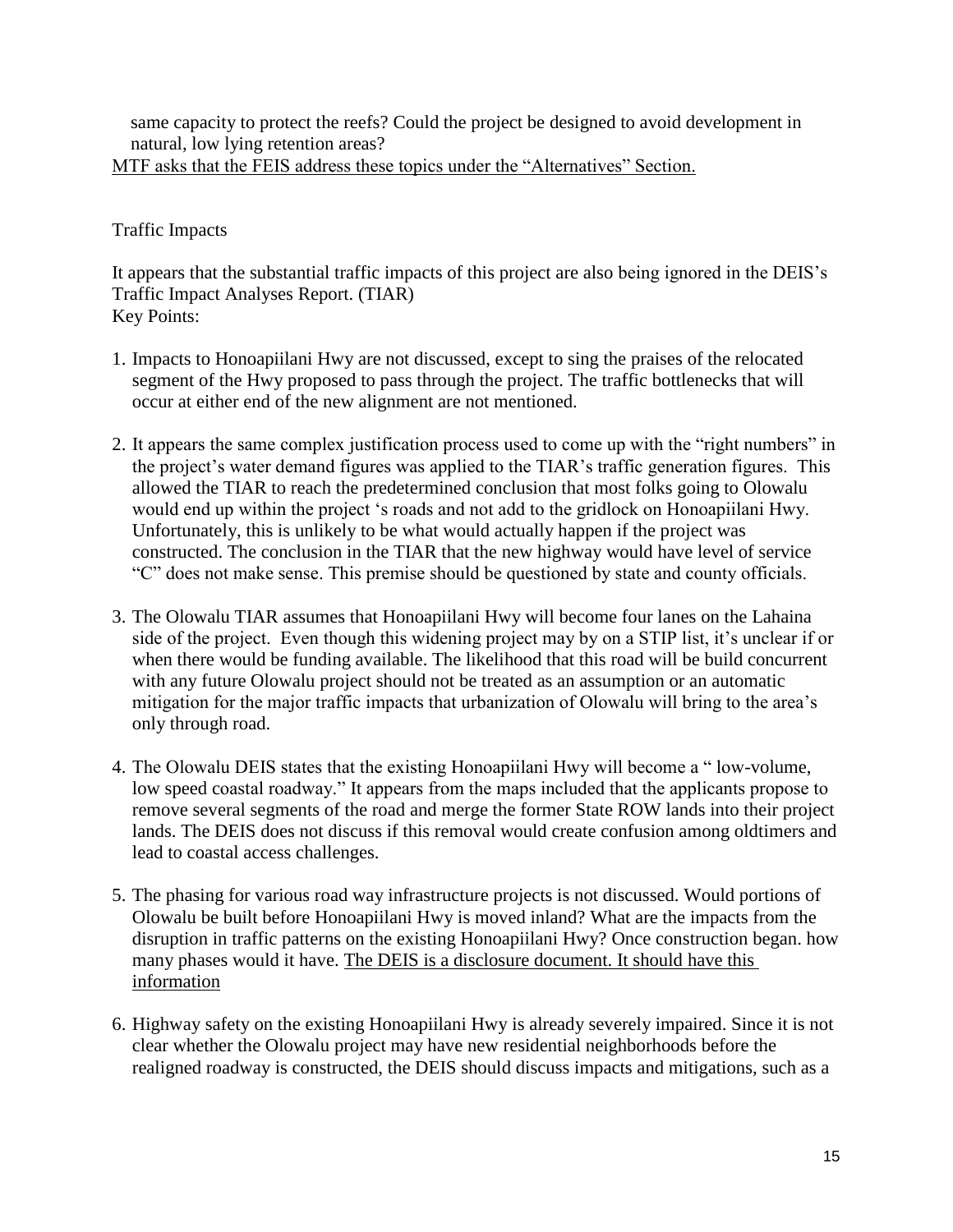temporary traffic light during high use times to allow pedestrians and bicyclists to cross the road safely. Impacts of construction vehicles in the area should also be discussed.

7. The DEIS notes that the newly aligned Honoapiilani Hwy will have two primary access points. From the map provided in the DEIS, it appears the public is going to have a far more confusing web of roads to navigate to visit Olowalu. It also seems ironic that this new "small town" built around "walking" will be separated by a 200 ft wide road right of way.

Natural Environment:

Flood and Tsunami Hazards and Sea Level Rise

Missing information:

The Olowalu area faces multiple natural hazard risks that should not be glossed over in the EIS. No manner of mitigation can change the fact that it is an area of high winds, wild fires low lying , erosion-prone coasts, subject to flooding from storm events, tsunami inundation and seismic activity. The DEIS downplays these factors and emphasizes compliance with County building codes as the only needed mitigation. Avoidance of high impact areas should also be discussed.

- 1. The DEIS (p. 8) stated " In Olowalu, Erosion rates and potential impacts from sea level rise have not been identified." This does not appear to be entirely accurate. There are historic(1912-1997) coastal erosion rate maps for Olowalu compiled by SeaGrant staff. they are posted at: ftp://soest.hawaii.edu/coastal/webftp/Maui/Posters/Olowalu.jpg
- 2. USGS also has a good synopses of impacts affecting Olowalu in their web-based "Index to Technical Hazard Maps" The region is described as "moderate to high" in the USGS Overall Hazard Assessment due to " the low coastal slope." The tsunami hazard is ranked "high along this entire low-lying coast." The report concludes that the "erosion threat is ranked moderately high" beyond Hekili Pt. and "sea level and volcanic/seismic hazards are moderately high because of the low coastal slope and Olowalu's location within seismic hazard zone." To be accurate, information such as this should be incorporated into an environmental document, as it describes the surrounding environment as assessed by hazard management professionals.

A map should be provided in the DEIS of the proposed housing unit locations, parks, open space etc. overlaid on the FEMA Special Flood Hazard Areas, as well as the County Planning Department's Sea Level Rise Maps. The State Office of Planning asked for such a map to be included in their 2010 EISPN comments., but no action was taken.

### Coastal Access

The DEIS repeatedly refers to a 150 ft set back along the shore. It should be clarified if this 150 buffer includes an 100 ft-wide state beach reserve along much of the oceanfornt portion of the Olowalu of property. If it does, it would be more accurate to describe a fifty-foot shoreline setback buffer beyond the existing beach reserve. The FEIS should discuss why a two hundred ft building setback is not proposed: 100 ft State reserve and a 100 ft buffer beyond that.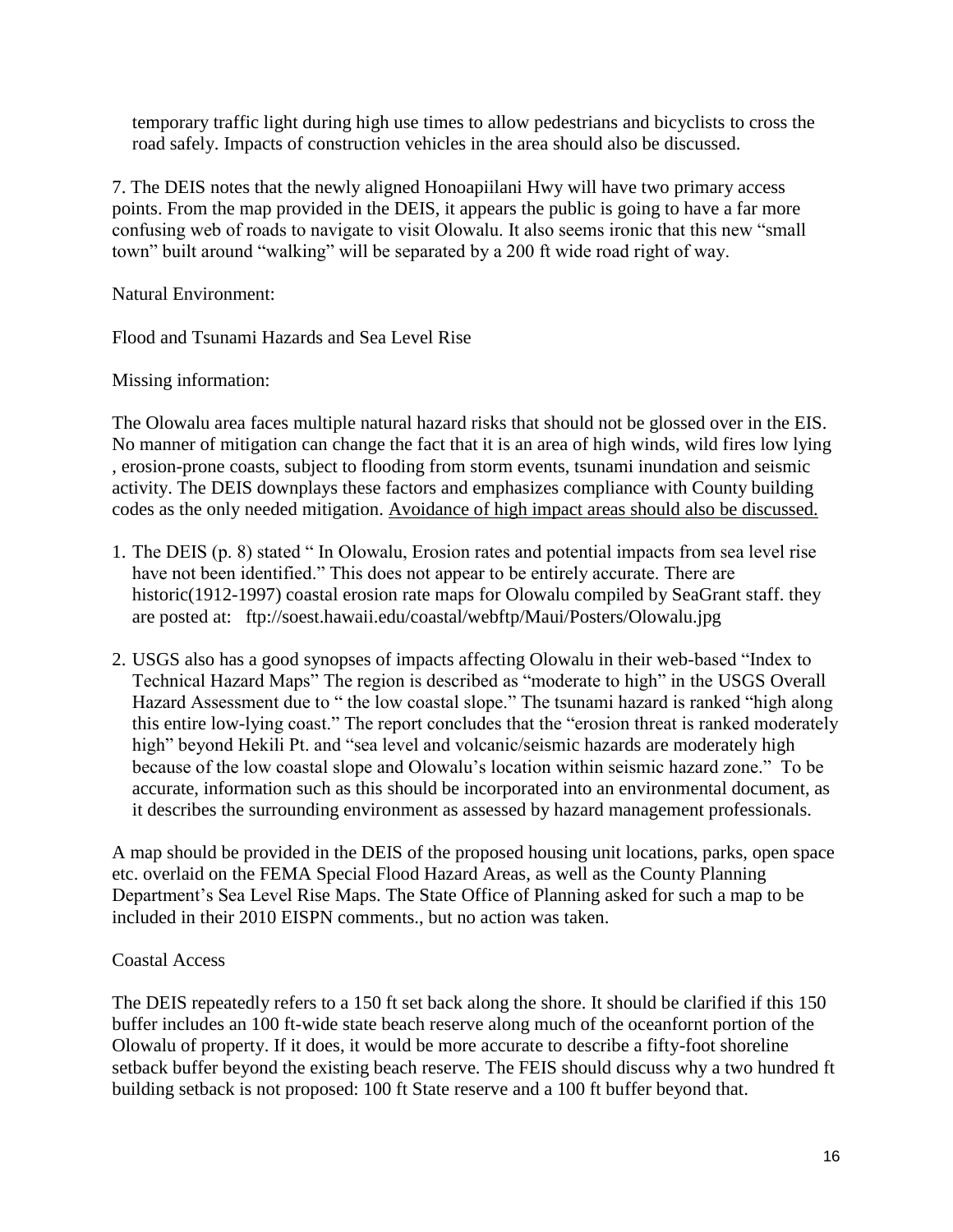It is not made clear in the DEIS how many additional coastal access points would be created, how much parking area would be provided or even if current cultural and recreational access would be impacted by the proposed Honoapiilani road realignment and removal of road segments. Would the land that was public road right of way remain public? Where would new camping areas be established? The FEIS should provide more specific information comparing present and future coastal access in the Olowalu area.

# Coastal Zone Impacts

The DEIS showed the SMA zone in a map, as affecting very little of the proposed project, Maui County Planning Department points out that the entire project area will need to comply with SMA permit review. The FEIS should make this clear and discuss strategies to meet coastal zone policies, including improved access.

While the DEIS promises the project will have "minimal grading" no specific amount of cubic yards moved etc is given to qualify that statement as accurate. Coastal grading is already going on what appears to be Olowalu Elua land near Camp Pecusa. Is this part of the Master Plan?

# **Wetlands**

On p. 27 the DEIS claims the project "does not endanger any wetland" and affirms that there are no wetlands nearby or in project area.It is our understanding that, lands in Ukumehame are considered wetlands. An area of "gley soils" consistent with intermittent wetlands is found near burial site no. 4693 in the Makai section of Oluwalu Elua land. The area is recorded in Fredricksen's 1999 AIS. It is disappointing that the function of the coastal lands of Olowalu as intermittent wetlands is explained away by consultants and the Army Corps of Engineers. Olowalu needs functional wetland areas to keep its reefs and oceans healthy.

Marine Resource Impacts

Background on West Maui's Most Important Reef System:

Scientists, researchers, recreational users and regulatory agencies agree that the reef system from Olowalu to Ukumehame is outstanding in its variety of species and biological importance. They also agree that the this is the last well functioning reef system on the West Maui coast.

The importance of this reef was so great that in 2000 Native Hawaiian group Na Kupuna O Maui attempted to intervene in the SMA permit process for the proposed Olowalu Mauka subdivision. As a result of a private settlement for the intervention, Na Kupuna O Maui was given around \$20,000 to use for a marine resources baseline study of the area's reefs, marine water quality and biological diversity.

Dr. Eric Brown was contracted to do the study which was designed to span both wet and dry seasons. The study results were published in 2003 and were included in the Olowalu Town EISPN (2010) . It was the understanding of Na Kupuna O Maui that periodic updates of the baseline study would be done to monitor the effects, if any, of the development of the Olowalu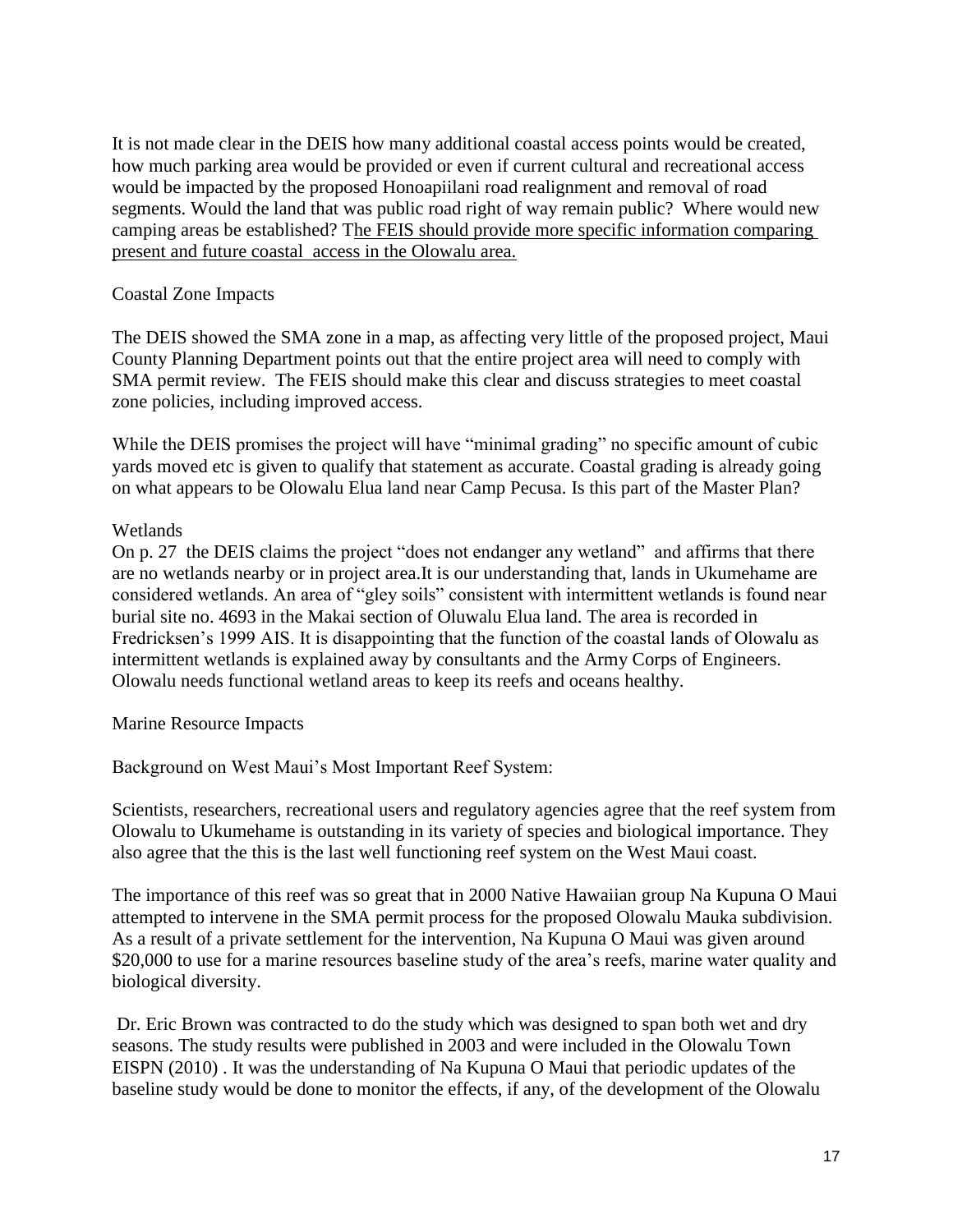Mauka subdivisions and the two makai subdivisions. The funding provided was sufficient for a two year process and appears to have been utilized.

Unfortunately, no additional monitoring work appears to have been done until the recent study by Dr. Dollar. It is essential that he FEIS discuss the applicant's plans for ongoing monitoring of the marine ecosystem in Olowalu and adaptive management strategies to deal with any impact trends identified.

Comments on Appendix D- Marine Resources Report:

The Olowalu Town DEIS includes a report dealing with marine resources and analyses of potential impacts to near shore waters. The project consultant appears to have spent four days surveying the area, conducting one water quality sampling during the time, and his conclusions tend to downplay any special importance or significance to the area.

Earlier baseline studies of this same reef from ca. 2000-2001 (Brown, et al, 2003) included varied seasonal components, but they and their conclusions are not referred to at all in the DEIS. It appears that the strategy is to try have the current marine resource study results support a forgone conclusion of "no impacts" as long as Best Management Practices (BMP) are implemented.

The consultant does not discuss what would happen to nearshore waters if BMP's are not followed, or do not prove effective. This is the key information required under Ch 343 guidelines, and it is missing. Without this topic included, the discussion of impacts is incomplete, since it is based upon an unproven assumption.

Experience shows that each successive West Maui coastal and coastal uplands development has made the same assumption: Retention basins would be in place. BMP's would be followed. There would be no impacts.

The result is that the reefs of Honolua are fighting for survival. The reefs of Napili have been degraded. The reefs of Kahekili have declined sharply in the last decade. The reefs of Kaanapali are a shadow of their former diversity. Only the Olowalu reef has held its own.

None of this is mentioned in the Appendix D report on Marine Waters and Biotic Resources. Nor is it mentioned that Olowalu's marine consultant was a frequent consultant on the former projects at the former locations where his reports also reached the conclusion that with proper mitigation, there would be no impacts.

The facts are: mitigations are rarely adequate, and THERE ARE IMPACTS. There is abundant factual material to support this observation, but it is excluded from this DEIS.

The FEIS should clarify some of the claims regarding impacts to nearshore waters by including information from various marine science professions with long experience in the Olowalu area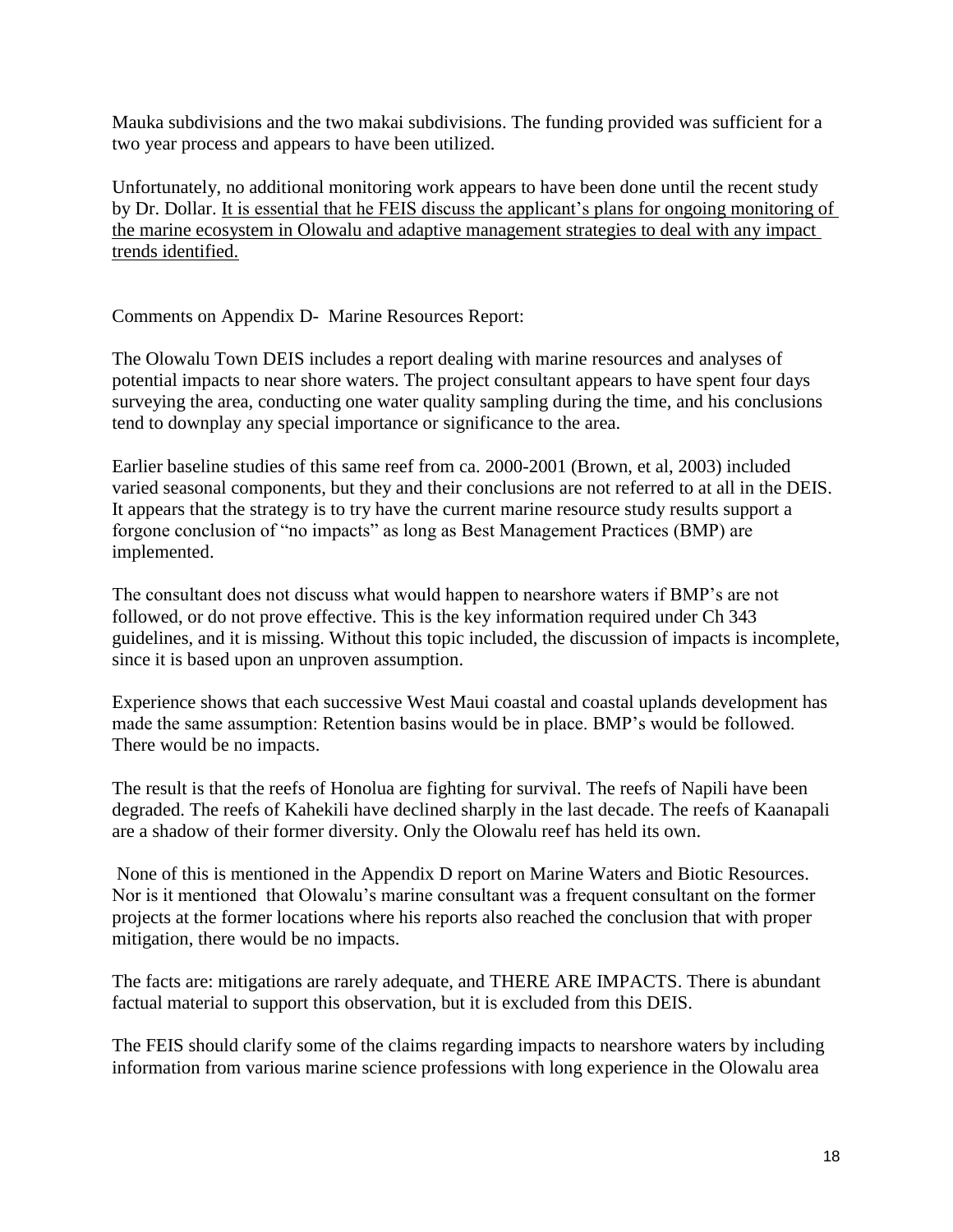who are sending in their comments. We would like to address the shortcomings of a few of the common assumptions made in the DEIS Marine Resources studies.

1. The nearshore "mixing zone" for groundwater and seawater is restricted to 10's of meters from shore.

Experienced divers have observed that daily afternoon wind and waves will mix this surface freshwater into the water column beyond this nearshore groundwater discharge area, where it certainly can, and will, interact with the reef ecosystem. Studies underway at Kehekili reef in Kaanapali have illustrated this phenomena. Ground water does get beyond the "mix zone."

2. Natural ground water currently entering the ocean in the project area is already high in nitrogen, therefore increased nitrogen-laden discharges from land won't affect the marine ecosystem.

Scientists have observed elevated nitrogen levels at many natural dry land areas on Maui. One explanation given is that many common plants fix their own nitrogen (ie. Kiawe) and this excess nitrogen enters into the ground water. Areas like Olowalu, may have fairly high nitrogen levels entering the system and this has likely been the case for hundreds of years. As a result, the ecosystem has likely adapted to this condition. The local fish and sea urchins step in to keep the nitrogen fed limu population down. Changes to this system, like alterations in the amount and location of groundwater discharges can have a substantial impact on the reef ecosystem that has evolved in that area. The key here is we probably can not predict what these impacts will be. The DEIS does not acknowledge even the possibility of these future impacts.

3. Groundwater discharges will likely decrease 6% but that will have no effect on marine ecosystems, since the consultant concluded that"at present, groundwater is so restricted in distribution that there is no effect on marine community structure."

Dr. Dollar and Tom Nance offered no sound scientific proof of this assumption. Nature, especially the water element, is not yet well understood by humans. Future development patterns may cause groundwater now discharged in one location to be reduced, but in other locations discharges may be increased from irrigation, and other alterations on land. A city of 1,500 dwellings will significantly increase the water use on land and all that water will seep into the ground and enter into the water somewhere. These changes are very likely to affect the marine ecosystems in some form. The DEIS ignores the need to consider the likely effect of changes in groundwater discharge patterns, by avoiding any in depth research and offering an unverified assumption, as if it were a known and proven fact.

4. Use of treated effluent for irrigation, replacing stream water will have no influence on marine ecosystems.

Treated effluent will still seep into the ground and work its way into the ocean. The concern is: will this happen in locations that may not be adapted to this type of groundwater discharge? This important question is neither posed nor researched by the Olowalu marine consultant.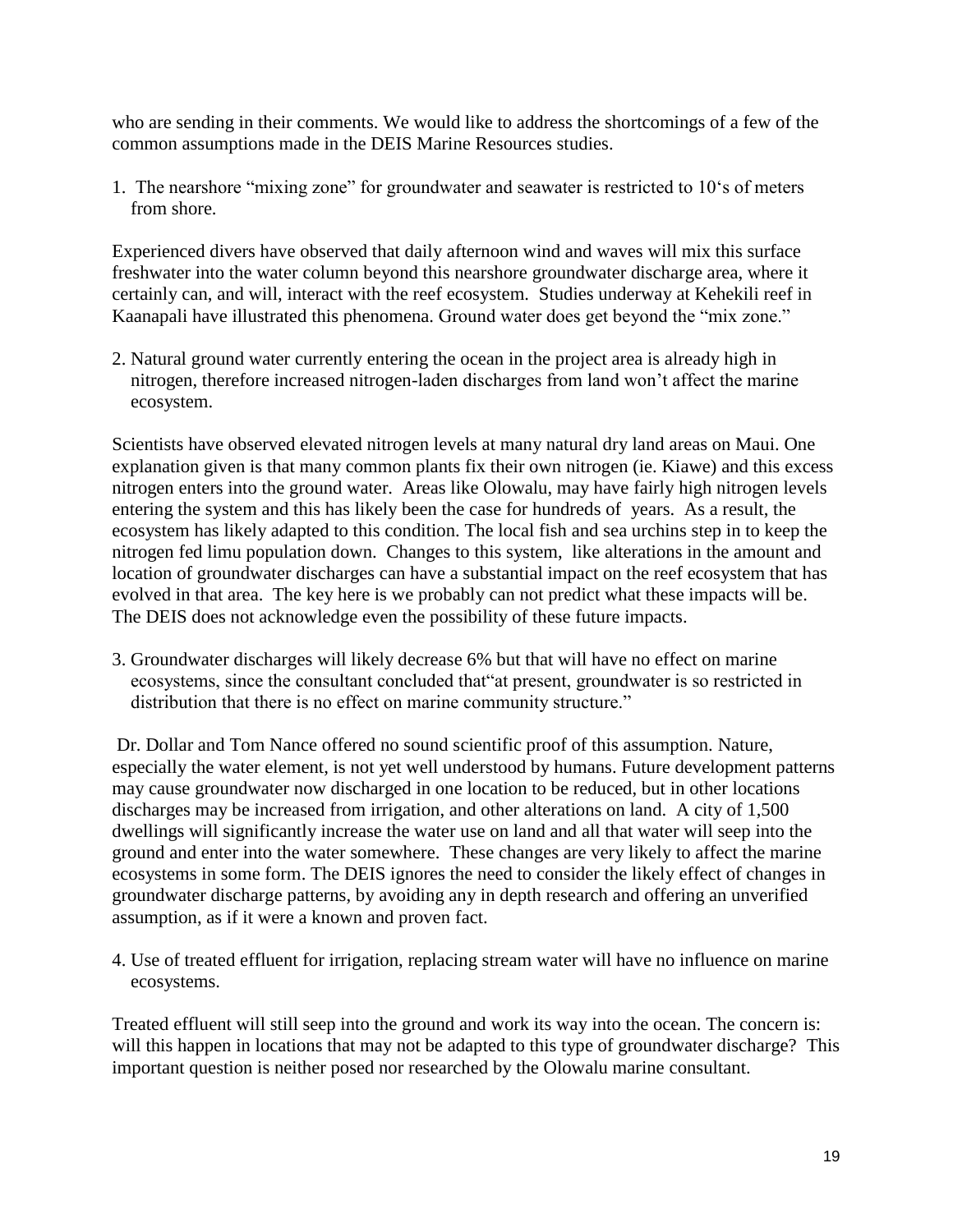5. Aggressive use of retention basins will improve conditions resulting is less sediment run-off

While sediment retention in the Olowalu area c an be absorbed.ertainly needs to be improved after over 100 years of sugar farming, it's also important to note that Olowalu's low lands are mostly undeveloped at this point. This allows heavy rainfall to flood the area with less impact on residents and the nearshore waters and be absorbed.

Development proposed for these lowlands will change this pattern, resulting in the need to deal with run off. There is no guarantee that this will be done in a way to allow for complete water retention and minimize impacts of flooding, in spite of the best intentions the applicants may have. It is a given that increased urbanization means more roads, homes, lawns and other surfaces that do not naturally retain rainfall. Water will move down slope quicker than it currently does, and this will tend to result in increased land based pollution reaching our reefs. In spite of the engineering claims made in the DEIS, it is unlikely that a major development of this scale will improve overall conditions. This is another "paper" assumption.

6. Individual residences and structures will use rain gardens etc to minimize run-off, and this will minimize any impacts the project would have on the nearshore water quality.

Building and landscape design and individual efforts have an important role to play in minimizing non- source pollution and runoff impacts. But no solid evidence is offered regarding what proportion of residents will participate and how many structures will not be able to incorporate these measures into their design and maintenance. It should be acknowledged that under the most likely scenario, there will be an overall increase in impervious surfaces that will likely increase run-off. The DEIS should actually evaluate the impacts of this run-off rather than taking the position that it simply will never reach the ocean. This has not been demonstrated anyplace on Maui.

7. Numbers of large fish on the Olowalu reef area were very low, most likely due to fishing pressure.

Dr. Dollar's observations, taken over such a brief span do not match with the observations of ongoing researchers in the area. These researchers characterize Olowalu as one of Maui's "prime marine ecosystems." Researchers point out that overall, the fish biomass in Olowalu is equal to that of most of our Marine Life Conservation Districts, where fishing is prohibited or strictly regulated.

Olowalu's offshore reef structure is described as: "very healthy, diverse and provides excellent structured fish habitat. Even with heavy fishing pressure, we regularly see large parrotfish in this area."

The question the DEIS should examine is: "Would a major new development change these existing marine ecosystem conditions?" A number of researchers feel it would be highly likely.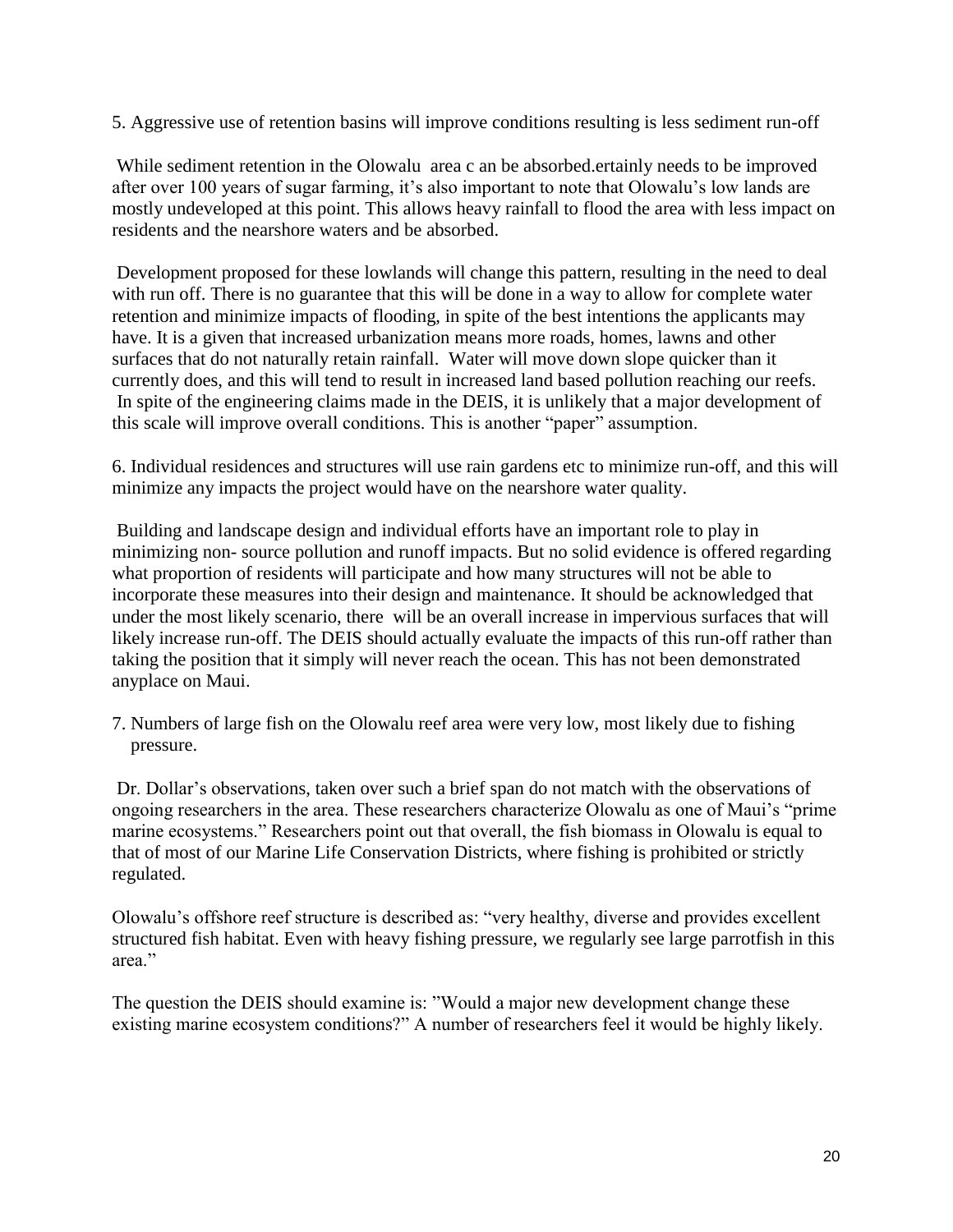More people living in the immediate area would mean more fishing pressure. Increased likelihood of land based pollution could easily result in decreases in the overall habitat health and therefore its ability to support abundant fish life.

Unless every thing works out perfectly for this development, nearshore waters will be affected. Unlike the project consultant, local marine researchers characterize Ukumehame/Olowalu nearshore reef complex as "the last well functioning large coastal reef flat along the leeward side of Maui."

It is also home to some of the rarest coral species that still remain on Maui, a fact overlooked or denied by the consultant as a result of his brief survey of the area. Marine scientists, cultural practitioners and researchers urge policy makers to seriously consider the consequences of their actions on this issue and err on the side of precaution, for once.

The conclusion of Dr. Dollar, the Olowalu marine resources consultant: that as long as BMPs are utilized and retention basins maximize sediment trapping, "there is no rationale to indicate potential changes that could be considered negative impacts to the marine environment" is not based on sufficient research and does not take into account other reviews of the area such as Dr. Brown's earlier baseline study.

# In Conclusion:

The Olowalu Town DEIS is missing or misrepresenting essential information needed to evaluate the project's impacts to local residents, natural resources and existing infrastructure. As such it does not comply with HAR 11-200-16:

"The environmental impact statement shall contain an explanation of the environmental consequences of the proposed action. The contents shall fully declare the environmental implications of the proposed action and shall discuss all relevant and feasible consequences of the action"

It does not conform to the West Maui Community Plan, (1996) and this fact is not fully discussed.

It ignores the major changes in project design recommended and shown in adopted maps of both citizen advisory groups who reviewed the project for inclusion in the Maui Island Plan, (MIP) yet repeatedly refers to the fact that both bodies recommended the project be included in the MIP growth boundaries.

The Olowalu Town DEIS does not review, describe or consider any meaningful Alternative designs, density or configurations for the project that could reduce its environmental impacts.

Such alternatives could include:

1. A smaller project footprint and unit count to avoid impacts to groundwater supplies;

2. Deletion of development areas maikai of current Honoapiilani Hwy